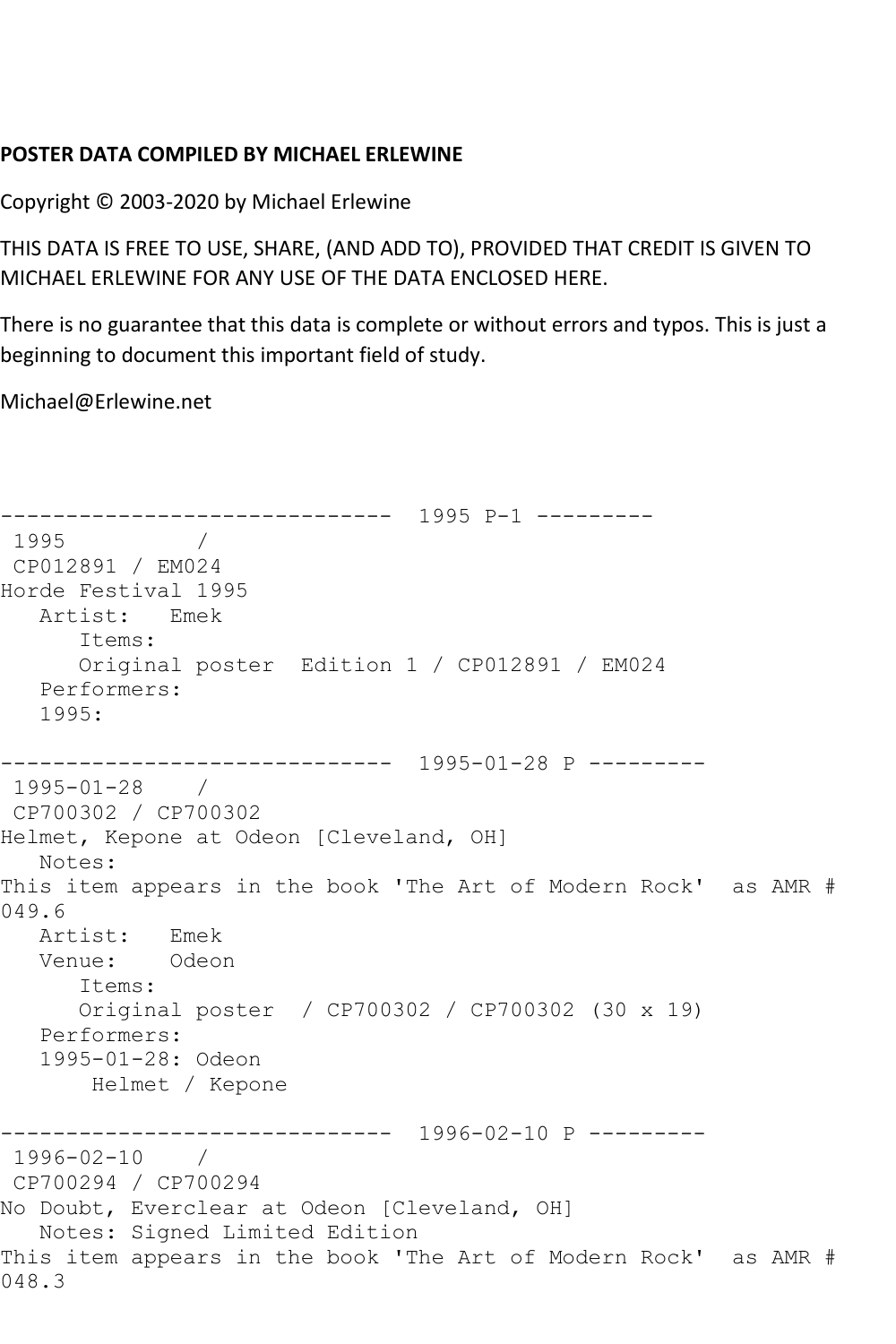Artist: Emek<br>Venue: Odeon Venue: Promoter: Belkin Items: Original poster / CP700294 / CP700294 (11-1/2 x 32-1/2) Performers: 1996-02-10: Odeon No Doubt / Everclear / Ruth Ruth ------------------------------ 1996-07-23 P --------- 1996-07-23 / CP051800 / CP051800 Lollapalooza 1996 Artist: Emek Venue: Tad Gormley Stadium Items: Original poster / CP051800 / CP051800 Performers: 1996-07-23: Tad Gormley Stadium Metallica / Soundgarden / Ramones / Shaolin / Kung Fu of China / Second Stage / Soul Coughing / Sponge / Melvins / Satchel / Johnny Polonsky / Low and Sweet Orchestra / Rancid / Screaming Trees / Psychotica 1996-07-23: Tad Gormley Stadium Cows / Long Fin Killie / Thirty Ought Six / Varnaline ------------------------------ 1996-08-02 P --------- 1996-08-02 / CP051822 / CP051822 Sex Pistols at Dallas Music Complex Artist: Emek Venue: Dallas Music Complex Items: Original poster / CP051822 / CP051822 Performers: 1996-08-02: Dallas Music Complex Sex Pistols ------------------------------ 1996-09-26 P --------- 1996-09-26 / CP700740 / CP700740 Rage Against the Machine, Girls Against Boys at Mesa Amphitheater [Mesa, AZ] Notes: This item appears in the book 'The Art of Modern Rock' as AMR # 167.2 Artist: Emek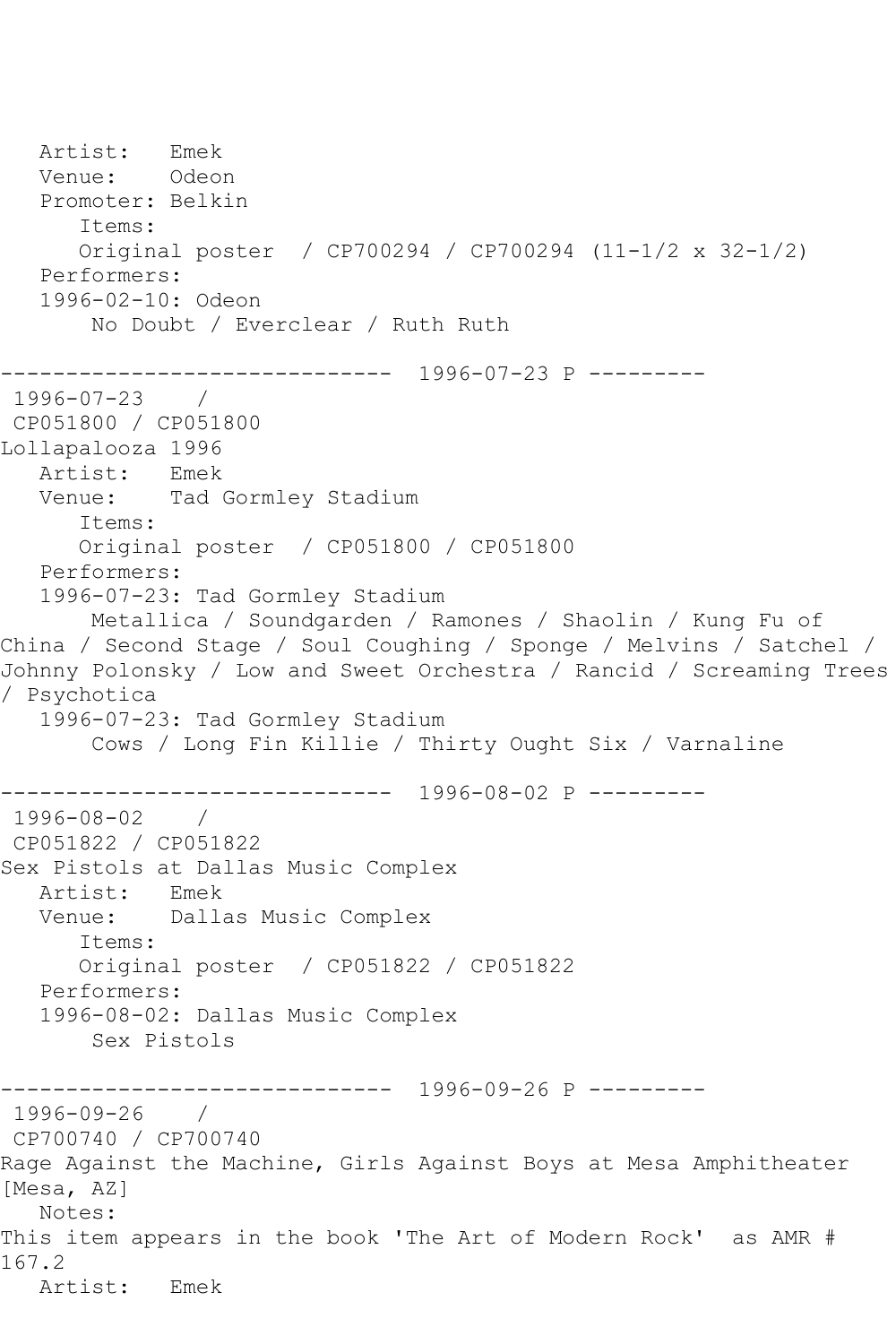Venue: Mesa Amphitheater Items: Original poster / CP700740 / CP700740 (20 x 32-1/2) Performers: 1996-09-26: Mesa Amphitheater Rage Against the Machine / Girls Against Boys / Stanford Prison Experiment ------------------------------ 1996-zz-zz P --------- 1996-zz-zz / CP051793 / CP051793 Horde Festival 1996 Artist: Emek Promoter: Beaver Production Items: Original poster / CP051793 / CP051793 Performers: Blues Traveler / Dave Matthews band / Lenny Kravitz / Rusted Root / Freddy Jones Band / Leftover Salmon / Medeski / Martin and Wood / Super 8 ------------------------------ 1997 P-1 --------- 1997 / CP012870 / EM003 Allman Brothers Band Artist: Emek Items: Original poster Edition 1 / CP012870 / EM003 Performers: 1997: Allman Brothers ------------------------------ 1997-02-14 P --------- 1997-02-14 / CP051785 / CP051785 Bob Marley Day Celebration Artist: Emek<br>Venue: Long Long Beach Arena Items: Original poster / CP051785 / CP051785 Performers: 1997-02-14: Long Beach Arena Gregory Isaacs / Luciano / Barrington Levy / Sharron Forrester / Stone Love 1997-02-15: Long Beach Arena Bounty Killer / Mykal Rose / Eek-A-Mouse / Cutty Ranks / Lt. Stichie / Sister Carol / U Roy Dub Nation / Rebel Soul 1997-02-16: Long Beach Arena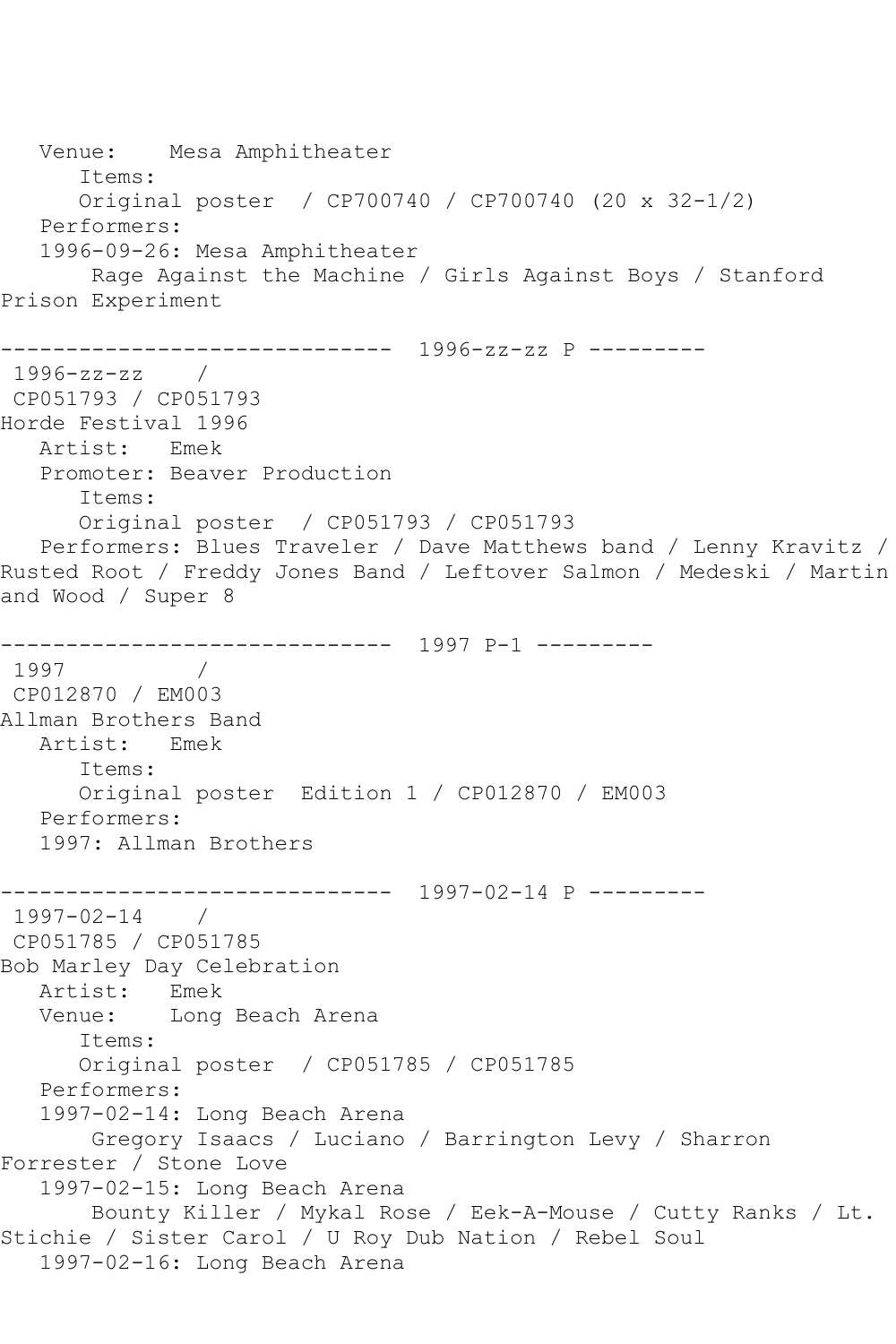Gregory Isaacs / Third World / Junior Reed / Skatalites / Anthony B / Tony Rebel / Ras Michael ------------------------------ 1997-03-12 P --------- 1997-03-12 / CP700296 / CP700296 Korn, Helmet at Pensacola Bayfront Auditorium Notes: This item appears in the book 'The Art of Modern Rock' as AMR # 048.5 Artist: Emek<br>Venue: Pensa Pensacola Bayfront Auditorium Items: Original poster / CP700296 / CP700296 (2-1/2 x 28-1/2) Performers: 1997-03-12: Pensacola Bayfront Auditorium Korn / Helmet ------------------------------ 1997-04-18 P --------- 1997-04-18 / CP051813 / CP051813 Dish Walla, Porno For Pyros at Santa Barbara Bowl - Santa Barbara, CA Benefit: Concert for the Environment<br>ist: Emek Artist:<br>Venue: Santa Barbara Bowl Items: Original poster / CP051813 / CP051813 Performers: 1997-04-18: Santa Barbara Bowl Dish Walla / Porno For Pyros / Summer Camp ------------------------------ 1997-07-30 P ---------  $1997 - 07 - 30$ CP051808 / CP051808 Electric Frankenstein, Social Distortion Artist: Emek Items: Original poster / CP051808 / CP051808 Performers: 1997-07-30: Electric Frankenstein / Social Distortion / Descendents / Pennywise / H2O / Bouncing Souls ------------------------------ 1997-12-02 P --------- 1997-12-02 / CP051795 / CP051795 Jane's Addiction, Goldie at Sports Arena - Los Angeles, CA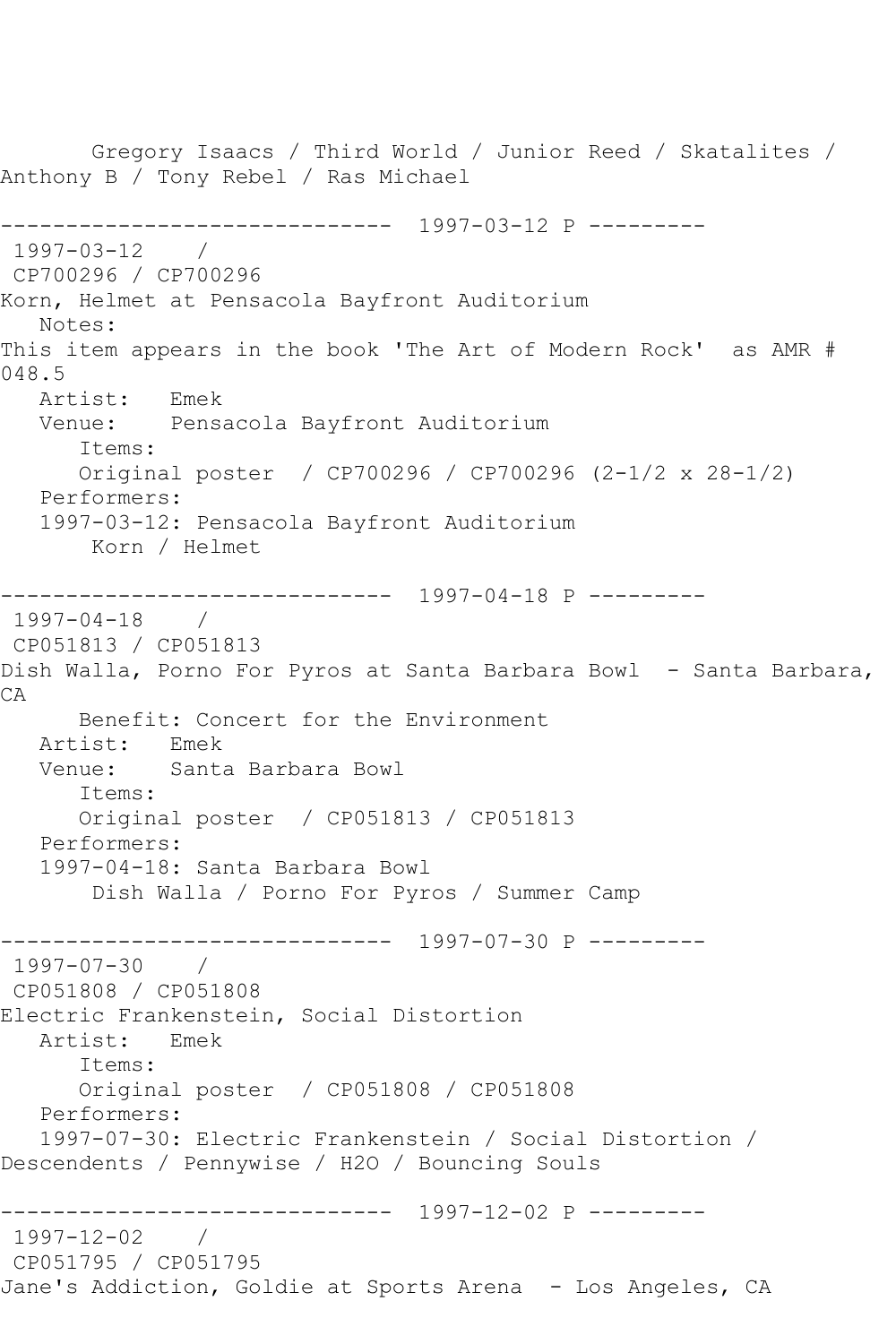Artist: Emek Venue: Sports Arena Items: Original poster / CP051795 / CP051795 Performers: 1997-12-02: Sports Arena Jane's Addiction / Goldie ------------------------------ 1997-12-18 P --------- 1997-12-18 / CP051801 / CP051801 Lords of Acid, Jack Off Jill at Clutch Cargo's Artist: Emek Venue: Clutch Cargo's Items: Original poster / CP051801 / CP051801 (22 x 17) Performers: 1997-12-18: Clutch Cargo's Lords of Acid / Jack Off Jill ------------------------------ 1998 P --------- 1998 / CP701595 / CP701595 Henry Rollins at Sodra Teatern Notes: This item appears in the book 'The Art of Modern Rock' as AMR # 486.5 Artist: Emek Venue: Sodra Teatern Items: Original poster / CP701595 / CP701595 (16 x 24) Performers: 1998: Sodra Teatern Henry Rollins ------------------------------ 1998-03-08 P --------- 1998-03-08 / CP051819 / CP051819 Henry Rollins at UC Ballroom Benefit: Spoken Word Artist: Emek Venue: UC Ballroom Items: Original poster / CP051819 / CP051819 Performers: 1998-03-08: UC Ballroom Henry Rollins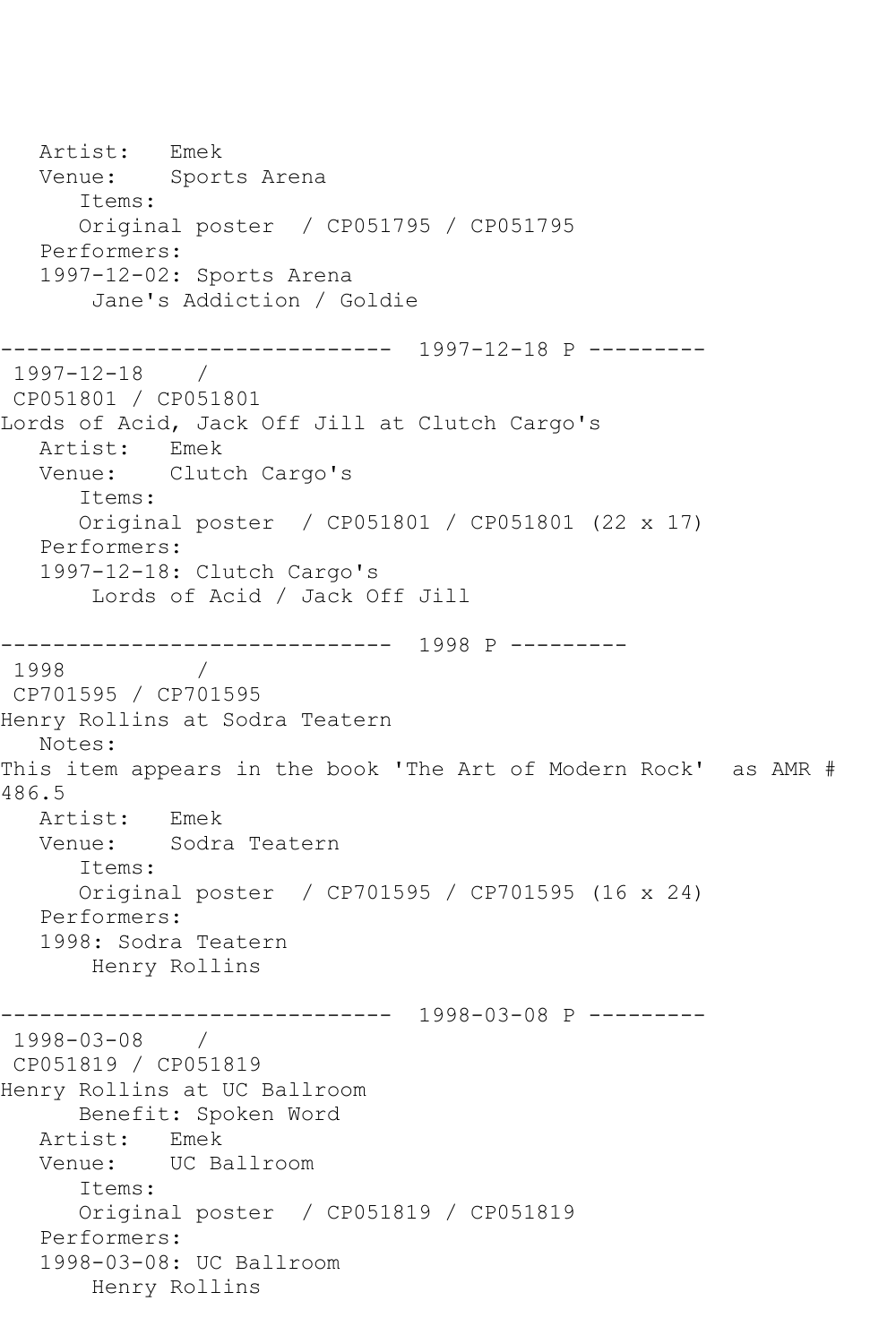------------------------------ 1998-04-24 P --------- 1998-04-24 / CP051818 / CP051818 Reverend Horton Heat, Spoken Word at Hollywood Palladium<br>Artist: Emek Artist: Venue: Hollywood Paladium Promoter: Goldenvoice Items: Original poster / CP051818 / CP051818 Performers: 1998-04-24: Hollywood Paladium Reverend Horton Heat / Spoken Word ------------------------------ FIL-BGF-329 1998-05-23 P-1 --------- 1998-05-23 / FIL BGF-329 CP006911 / CP02161 Big Bad Voodoo Daddy at Fillmore Auditorium - SF - San Francisco, CA Private Notes: BGF Artist: Emek Venue: Fillmore Auditorium - SF Promoter: Bill Graham New Fillmores BGF Items: Original poster FIL-BGF-329 Edition 1 / CP006911 / CP02161 (13 x 19) Price: 41.00 Performers: 1998-05-23: Fillmore Auditorium - SF Big Bad Voodoo Daddy ------------------------------ 1998-06-24 P --------- 1998-06-24 / CP700293 / CP700293 Prodigy at State Theater Notes: This item appears in the book 'The Art of Modern Rock' as AMR # 048.2 Artist: Emek<br>Venue: State State Theater Items: Original poster / CP700293 / CP700293 (21-1/2 x 30) Performers: 1998-06-24: State Theater Prodigy

------------------------------ 1998-07-29 P ---------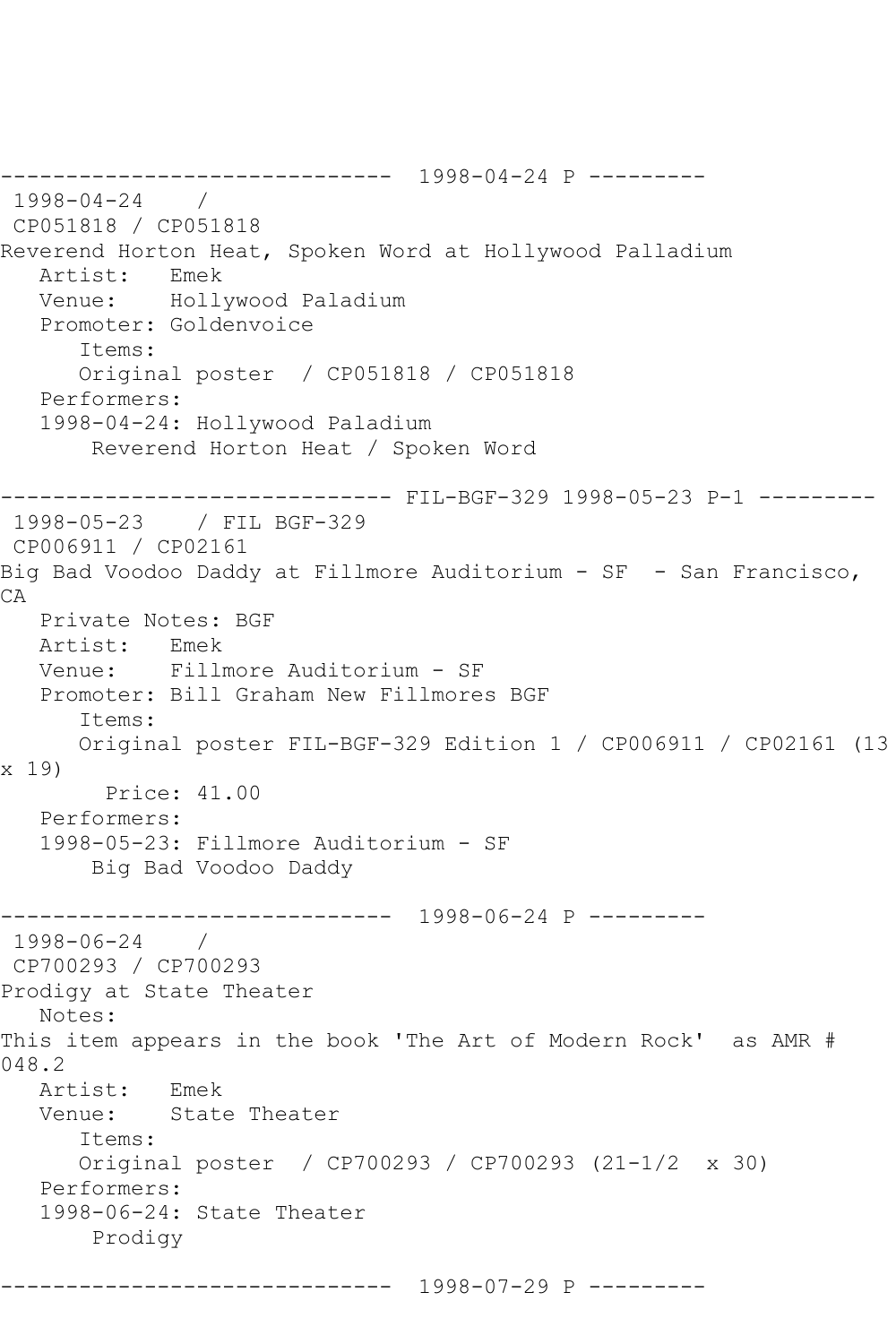1998-07-29 / CP700288 / CP700288 Verve, Massive Attack at Palace Notes: This item appears in the book 'The Art of Modern Rock' as AMR # 046.3 Artist: Emek Venue: Palace Promoter: Belkin / Ritual Items: Original poster / CP700288 / CP700288 (22 x 30-1/2) Performers: 1998-07-29: Palace Verve / Massive Attack ------------------------------ PRG-BGP-201 1998-08-02 P-1 --------- 1998-08-02 / PRG BGP-201 CP006487 / CP01737 Beastie Boys, A Tribe Called Quest at Portland Rose Garden, More - Portland, OR Private Notes: BGP-201<br>Artist: Emek Artist: Venue: Portland Rose Garden Promoter: Bill Graham Presents BGP Items: Original poster PRG-BGP-201 Edition 1 / CP006487 / CP01737 (13  $x 19 - 1/4$  Price: 105.00 Performers: 1998-08-02: Portland Rose Garden Beastie Boys / Tribe Called Quest / Money Mark 1998-09-13 1998-09-14: Oakland Coliseum Invisible Skratch Piklz / Money Mark ------------------------------ 1998-08-11 P --------- 1998-08-11 / CP051827 / CP051827 Verve at Mammoth Events Center Artist: Emek<br>Venue: Mammo Mammoth Events Center, Denver Items: Original poster / CP051827 / CP051827 Performers: 1998-08-11: Mammoth Events Center, Denver Verve 1998-08-15: Bill Graham Civic Auditorium Verve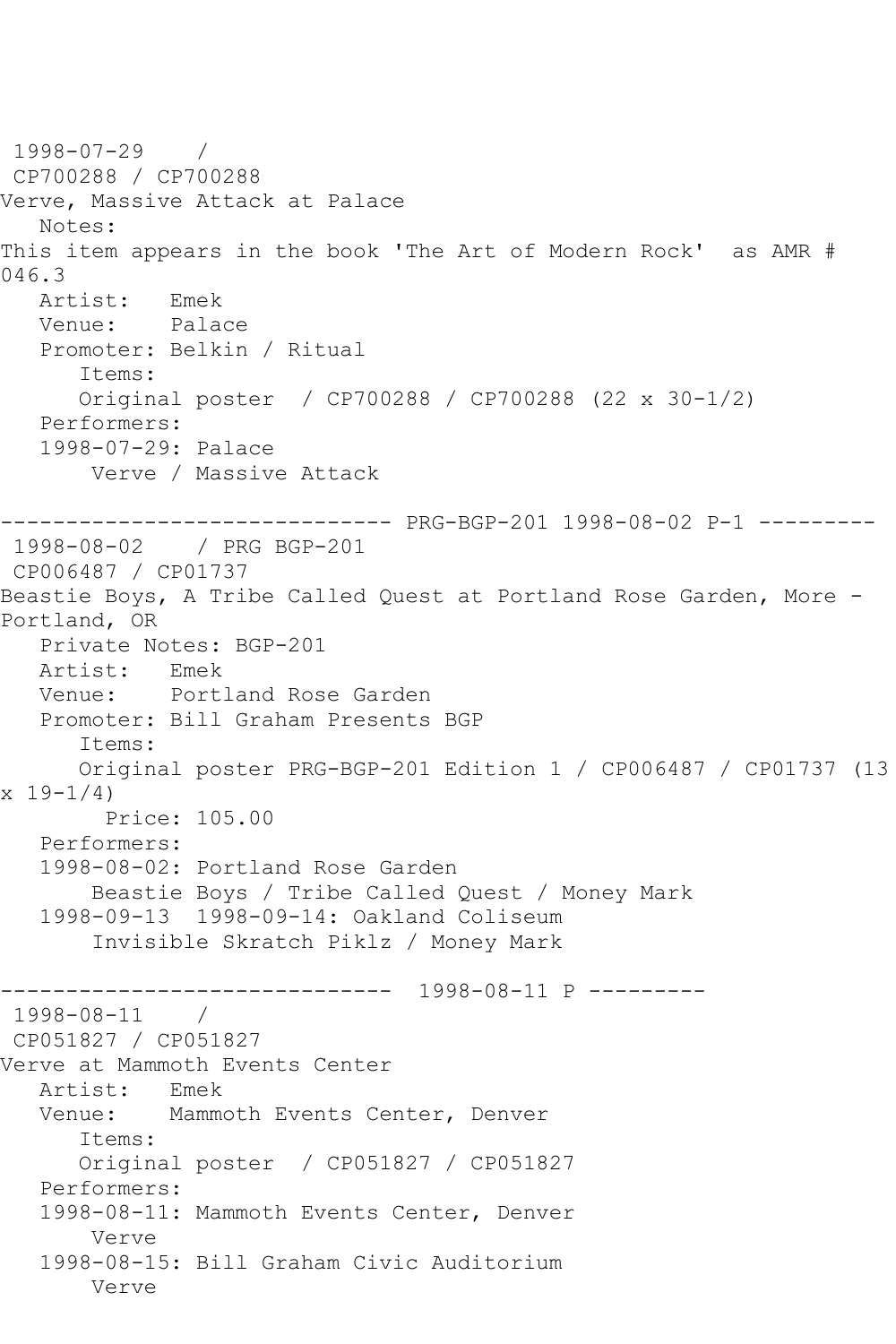------------------------------ 1998-11-16 P --------- 1998-11-16 / CP051802 / CP051802 Marilyn Manson, 12 Rounds at State Theater - Detroit, MI Artist: Emek Venue: State Theater, Detroit Items: Original poster / CP051802 / CP051802 Performers: 1998-11-16: State Theater, Detroit Marilyn Manson / 12 Rounds ------------------------------ 1999 P --------- 1999 / CP700298 / CP700298 Balzac Notes: This item appears in the book 'The Art of Modern Rock' as AMR # 049.2 Artist: Emek Items: Original poster / CP700298 / CP700298 (21 x 30) Performers: 1999: Balzac ------------------------------ 1999 P --------- 1999 / CP700300 / CP700300 Emek in Berlin Notes: This item appears in the book 'The Art of Modern Rock' as AMR # 049.4 Artist: Emek Venue: Groger Unfug Gallery Promoter: Flying Piston Items: Original poster / CP700300 / CP700300 (17-1/2 x 30) Performers: 1999: Groger Unfug Gallery ------------------------------ 1999-08-07 P --------- 1999-08-07 / CP051803 / CP051803 Beautiful Monster's Tour Artist: Emek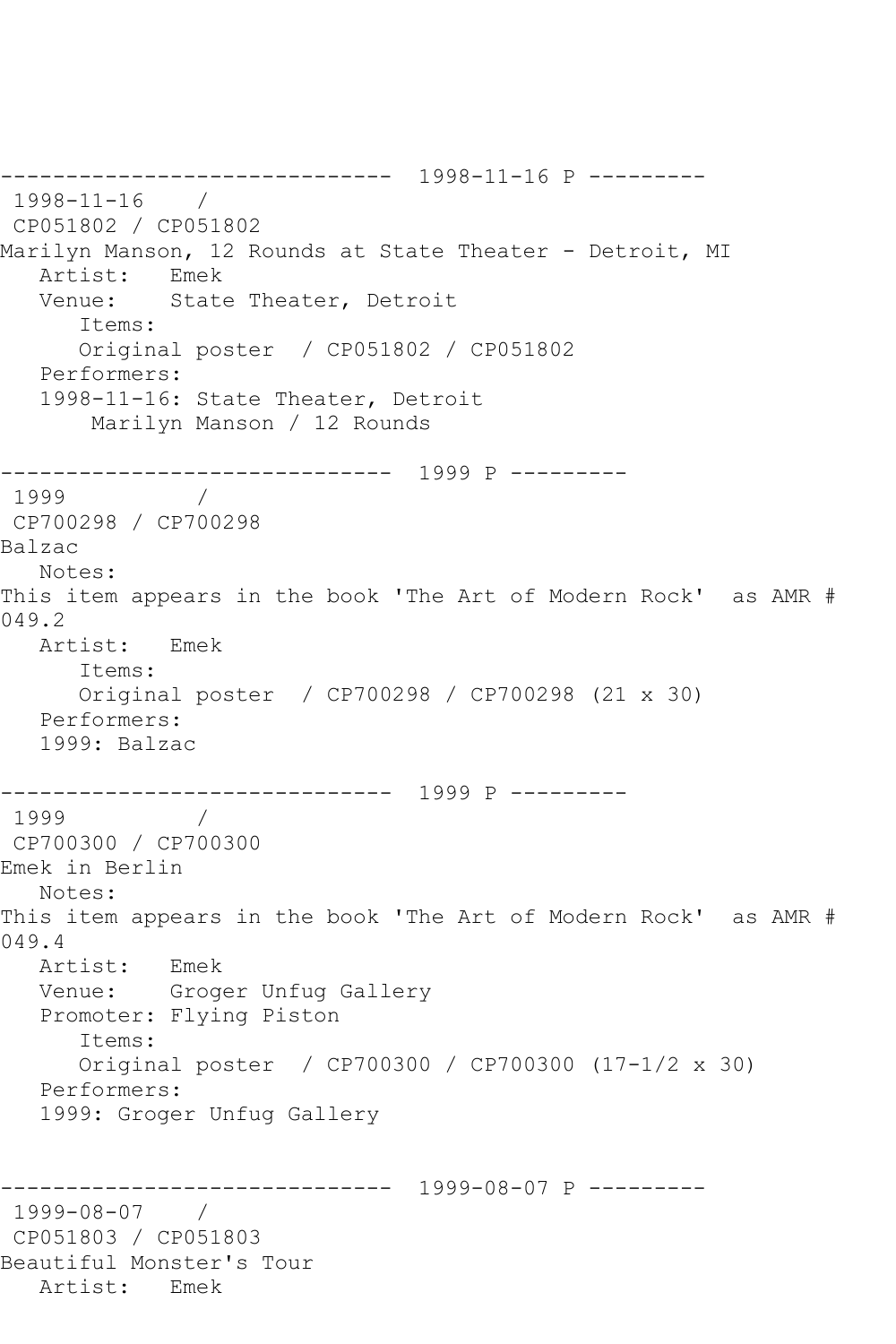Venue: Conifer Forest Items: Original poster / CP051803 / CP051803 Performers: 1999-08-07 1999-08-08: Conifer Forest Misfits / Suicidal Tendencies / Pierot / Megadeth / Marilyn Manson / Buck Tick / Silence / Oblivion / Dust ------------------------------ 1999-10-09 P-1 --------- 1999-10-09 / CP012918 / EM051 Rock Poster Revival Show Artist: Emek Items: Original poster Edition 1 / CP012918 / EM051 Performers: 1999-10-09: 1976-08-15: ------------------------------ 1999-11-22 P --------- 1999-11-22 / CP700286 / CP700286 Nin at Columbiahalle Notes: Signed Limited Edition of 75 This item appears in the book 'The Art of Modern Rock' as AMR # 046 Artist: Emek Venue: Columbiahalle Promoter: Trinity Konzert Items: Original poster / CP700286 / CP700286 (14 x 32-1/2) Performers: 1999-11-22: Columbiahalle Nin ------------------------------ 19zz-05-07 P --------- 19zz-05-07 / CP051809 / CP051809 Offspring, L 7 at Hollywood Palladium Artist: Emek<br>Venue: Holly Hollywood Paladium Items: Original poster / CP051809 / CP051809 Performers: 19zz-05-07: Hollywood Paladium Offspring / L 7 / AFI ------------------------------ 19zz-05-09 P ---------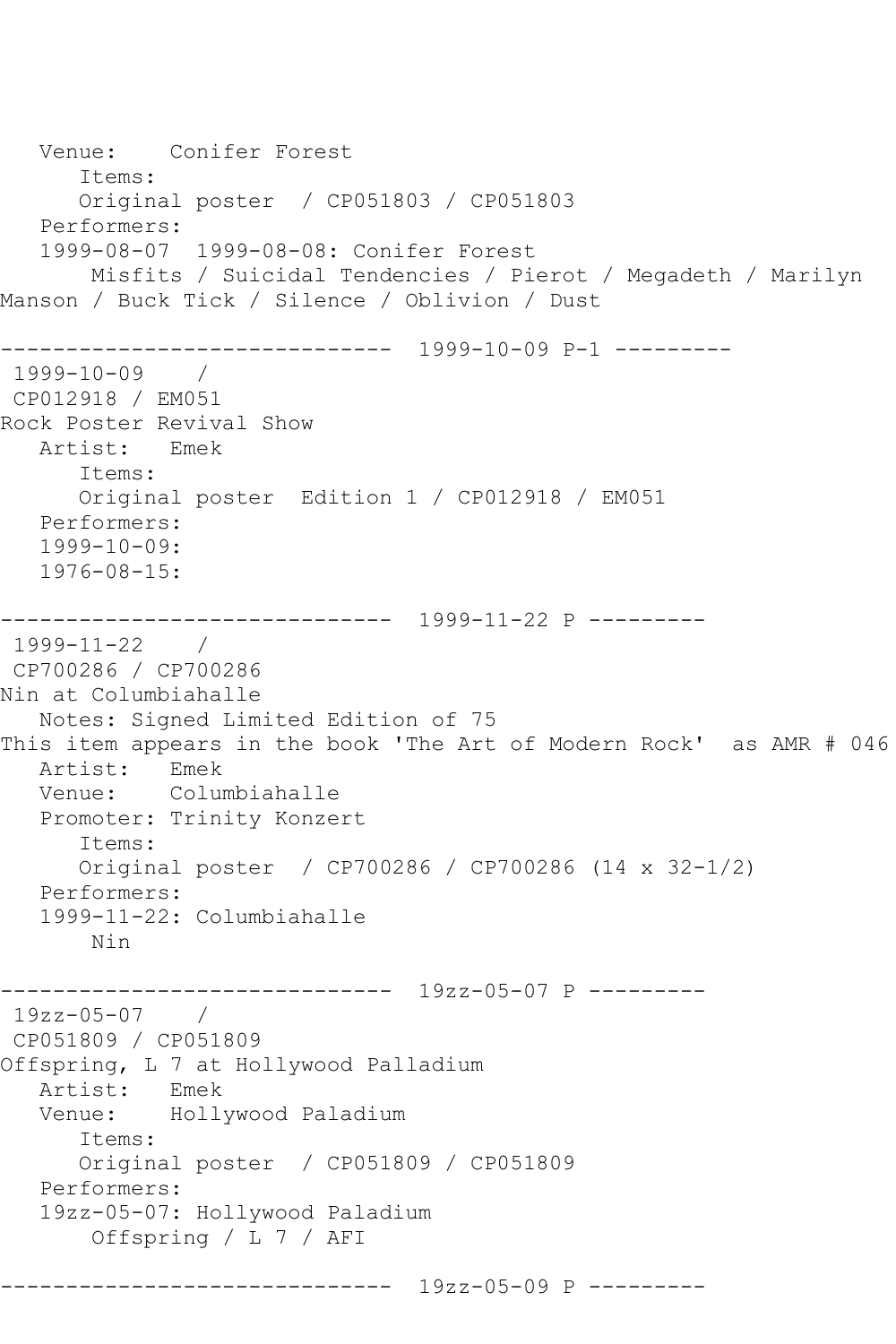19zz-05-09 t / CP051804 / CP051804 Ministry, Jesus Lizard at Convention Center - Anaheim, CA Artist: Emek<br>Venue: Conv Convention Center Items: Original poster / CP051804 / CP051804 Performers: 19zz-05-09 thu: Convention Center Ministry / Jesus Lizard / Laika and the Cosmonauts ------------------------------ 19zz-06-28 P --------- 19zz-06-28 / CP051763 / CP051763 Allman Brothers Band Benefit: Unprecedented 3 Shows Artist: Emek Promoter: WCSX / Metro Times Items: Original poster / CP051763 / CP051763 Performers: Allman Brothers ------------------------------ MESA 19zz-07-01 P-1 --------- 19zz-07-01 / MESA CP012876 / EM009 Butthole Surfers, Toadies at Mesa Amphitheater - Mesa, AZ Artist: Emek Venue: Mesa Amphitheater Items: Original poster MESA Edition 1 / CP012876 / EM009 Performers: 19zz-07-01: Mesa Amphitheater Butthole Surfers / Toadies / Supersuckers / Rev. Horton Heat ------------------------------ 19zz-07-29 P --------- 19zz-07-29 w / CP051826 / CP051826 Verve, Massive Attack at Palace Artist: Emek<br>Venue: Palao Palace Items: Original poster / CP051826 / CP051826 Performers: 19zz-07-29 wed: Palace Verve / Massive Attack ------------------------------ OAC 19zz-08-12 P-1 ---------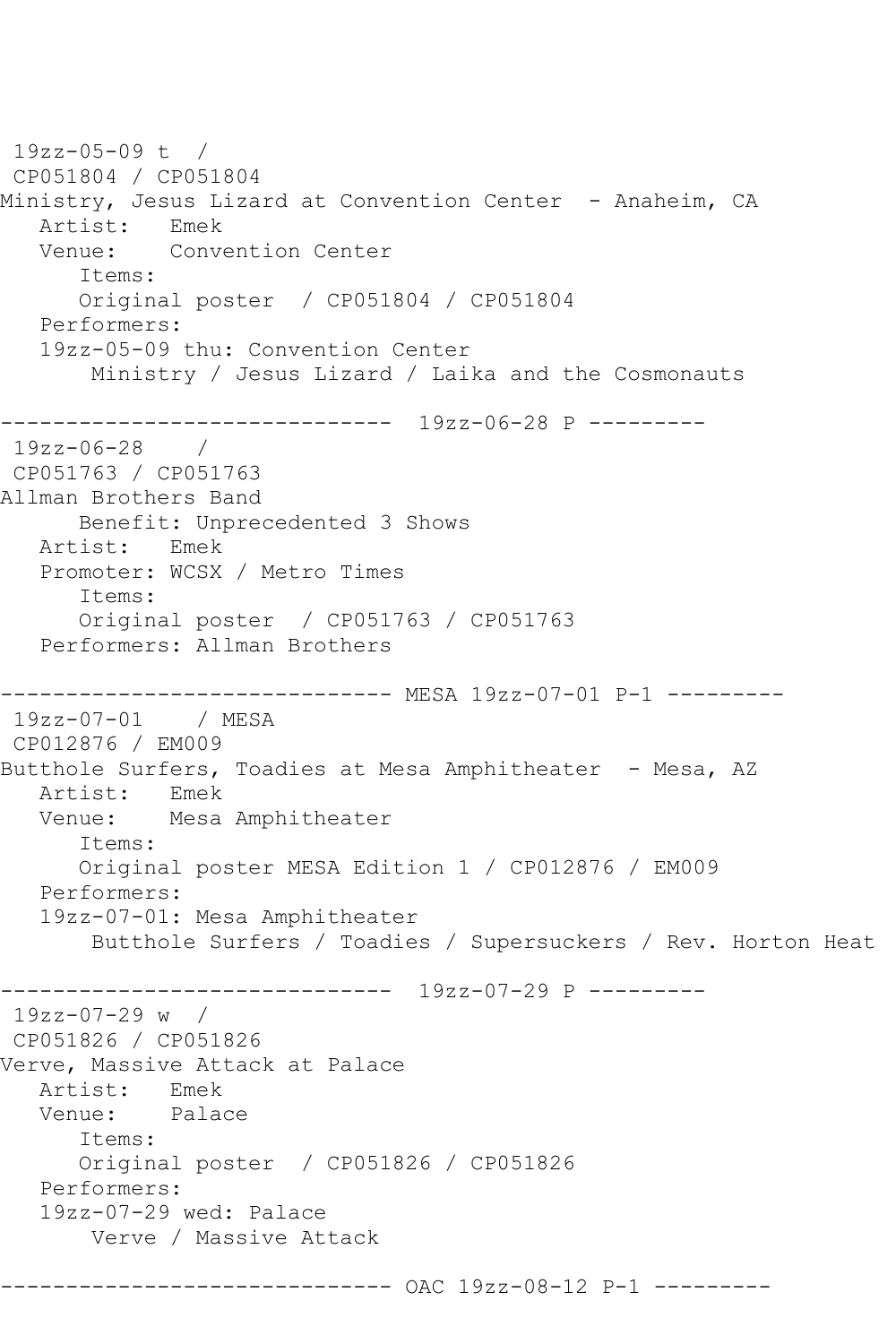19zz-08-12 / OAC CP006487 / CP01737 Tribe Called Quest, Money Mark at Oakland Coliseum - Oakland, CA Private Notes: BGP??? Artist: Emek Venue: Oakland Coliseum Items: Original poster OAC Edition 1 / CP006487 / CP01737 OAC / CP012874 / EM007 Performers: 19zz-08-12 19zz-08-14: Oakland Coliseum Oakland Coliseum 19zz-08-02 Sun: Portland Rose Garden 19zz-08-02 Sun: Portland Rose Garden Tribe Called Quest / Tribe Called Quest / Money Mark / Money Mark 19zz-08-02 Sun: Portland Rose Garden 19zz-08-02 Sun: Portland Rose Garden Beastie Boys / Beastie Boys / Invisible Skratch Piklz / Invisible Skratch Piklz / Beastie Boys / Beastie Boys / Money Mark / Money Mark ------------------------------ RRA 19zz-08-14 P-1 --------- 19zz-08-14 / RRA CP012868 / EM001 Allman Brothers Band, John Hammond at Red Rocks Amphitheater -Denver, CO Artist: Emek Venue: Red Rocks Amphitheater, Denver Items: Original poster RRA Edition 1 / CP012868 / EM001 Performers: 19zz-08-14 19zz-08-15: Red Rocks Amphitheater, Denver Allman Brothers / John Hammond Jr. ------------------------------ 19zz-08-18 P ---------  $19zz-08-18$ CP051782 / CP051782 14th Annual Bizarre Festival Artist: Emek Items: Original poster / CP051782 / CP051782 Performers: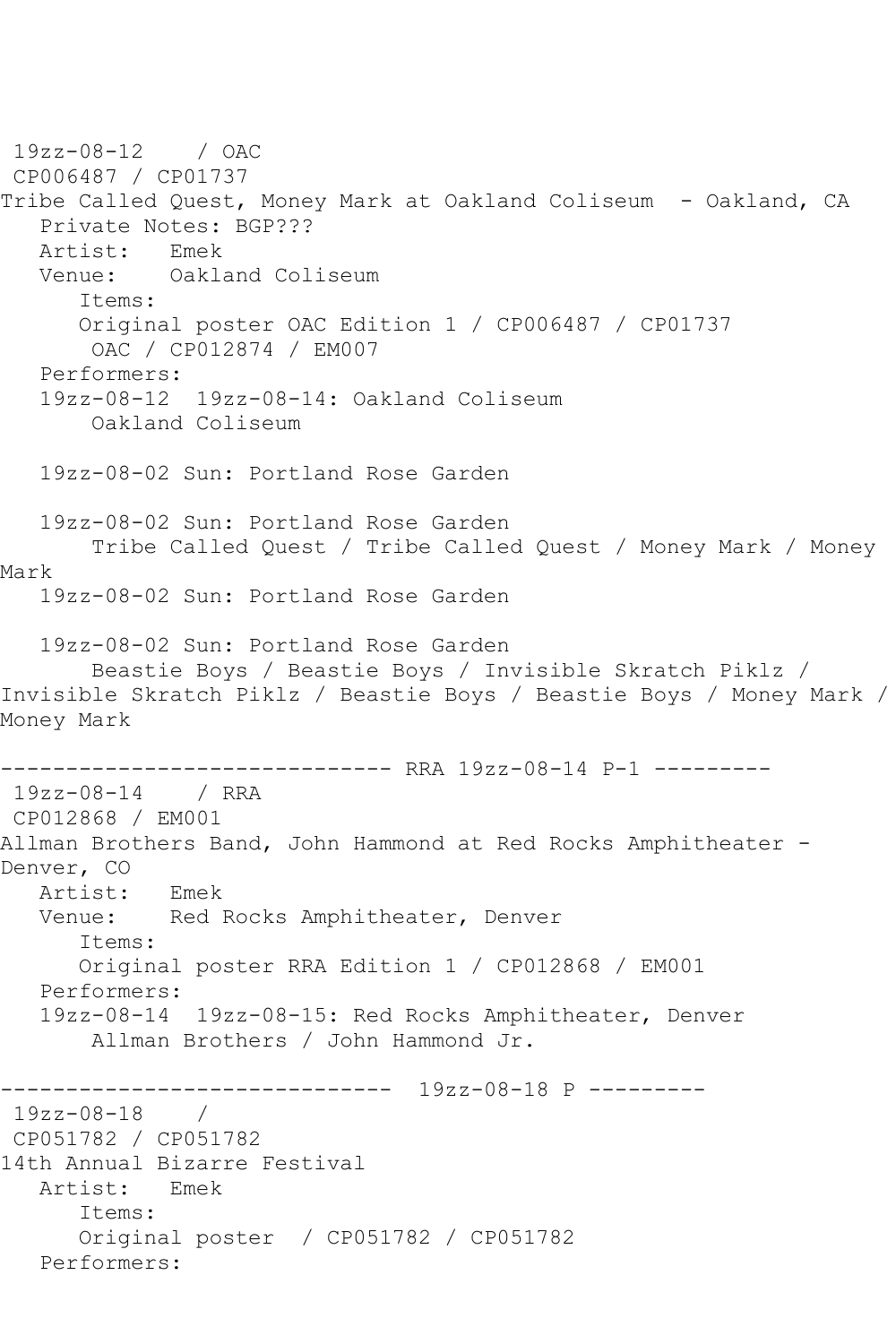19zz-08-18: Foo Fighters / Blink 182 / Suicidal Tendencies / Moby / Pierced ------------------------------ DSP 19zz-09-24 P --------- 19zz-09-24 w / DSP CP051790 / CP051790 311, Fishbone at Desert Sky Pavillion Artist: Emek Venue: Desert Sky Pavilion Items: Original poster DSP / CP051790 / CP051790 Performers: 19zz-09-24 wed: Desert Sky Pavilion 311 / Fishbone ------------------------------ 19zz-10-10 P --------- 19zz-10-10 t / CP051797 / CP051797 KMFDM at State Theater - Detroit, MI Artist: Emek Venue: State Theater, Detroit Items: Original poster / CP051797 / CP051797 Performers: 19zz-10-10 tue: State Theater, Detroit KMFDM ------------------------------ STA 19zz-11-09 P-1 --------- 19zz-11-09 / STA CP012889 / EM022 Garbage at St. Andrew's Hall - Detroit, MI<br>Artist: Emek Artist:<br>Venue: Saint Andrew's Hall, Detroit Items: Original poster STA Edition 1 / CP012889 / EM022 Performers: 19zz-11-09: Saint Andrew's Hall, Detroit Garbage ----------------------------- STA 19zz-11-12 P-1 ----------19zz-11-12 / STA CP012881 / EM014 Boss Hog at St. Andrew's Hall - Detroit, MI Artist: Emek Venue: Saint Andrew's Hall, Detroit Items: Original poster STA Edition 1 / CP012881 / EM014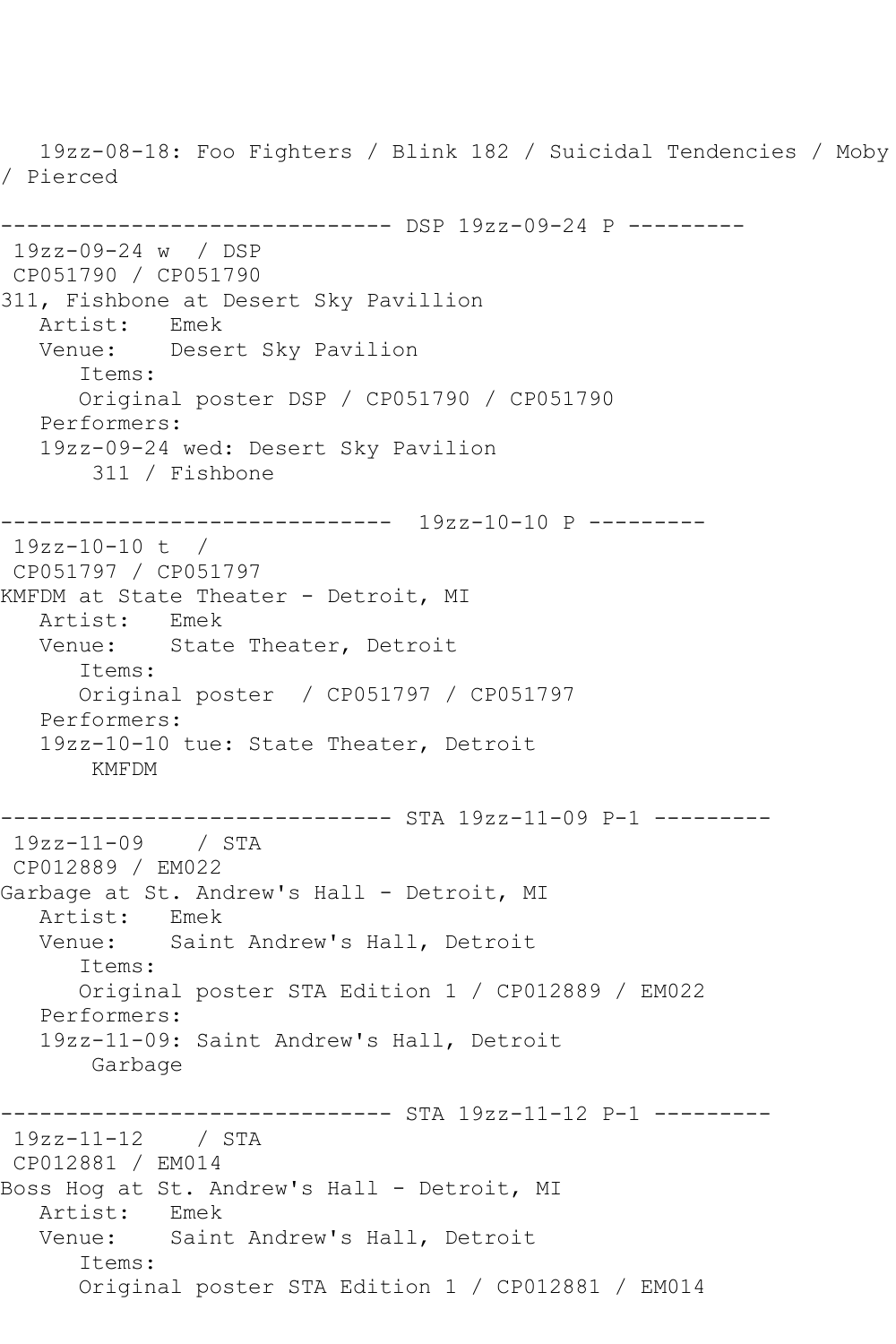Performers: 19zz-11-12: Saint Andrew's Hall, Detroit Boss Hog ------------------------------ 2000-05-04 P --------- 2000-05-04 / CP051779 / CP051779 Beck, Cafe Tacuba at Santa Barbara Bowl - Santa Barbara, CA Artist: Emek Venue: Santa Barbara Bowl Items: Original poster / CP051779 / CP051779 Performers: 2000-05-04: Santa Barbara Bowl Beck / Cafe Tacuba 2000-05-06: Greek Theater at University of California at Berkeley Beck / Cafe Tacuba ------------------------------ 2000-07-20 P --------- 2000-07-20 / CP701534 / CP701534 Downset, Wrongside at Diamond Hall Notes: This item appears in the book 'The Art of Modern Rock' as AMR # 475.4 Artist: Emek Venue: Diamond Hall Items: Original poster / CP701534 / CP701534 (21-1/2 x 31) Performers: 2000-07-20: Downset / Wrongside / Uzumaki / Super 04 2000-07-21: Diamond Hall 2000-07-02: Firefly ------------------------------ 2000-10-31 P --------- 2000-10-31 / CP700287 / CP700287 Dope at Roseland Ballroom [New York, NY] Notes: This item appears in the book 'The Art of Modern Rock' as AMR # 046.2 Artist: Emek Venue: Roseland Ballroom Items: Original poster / CP700287 / CP700287 (20-1/2 x 30)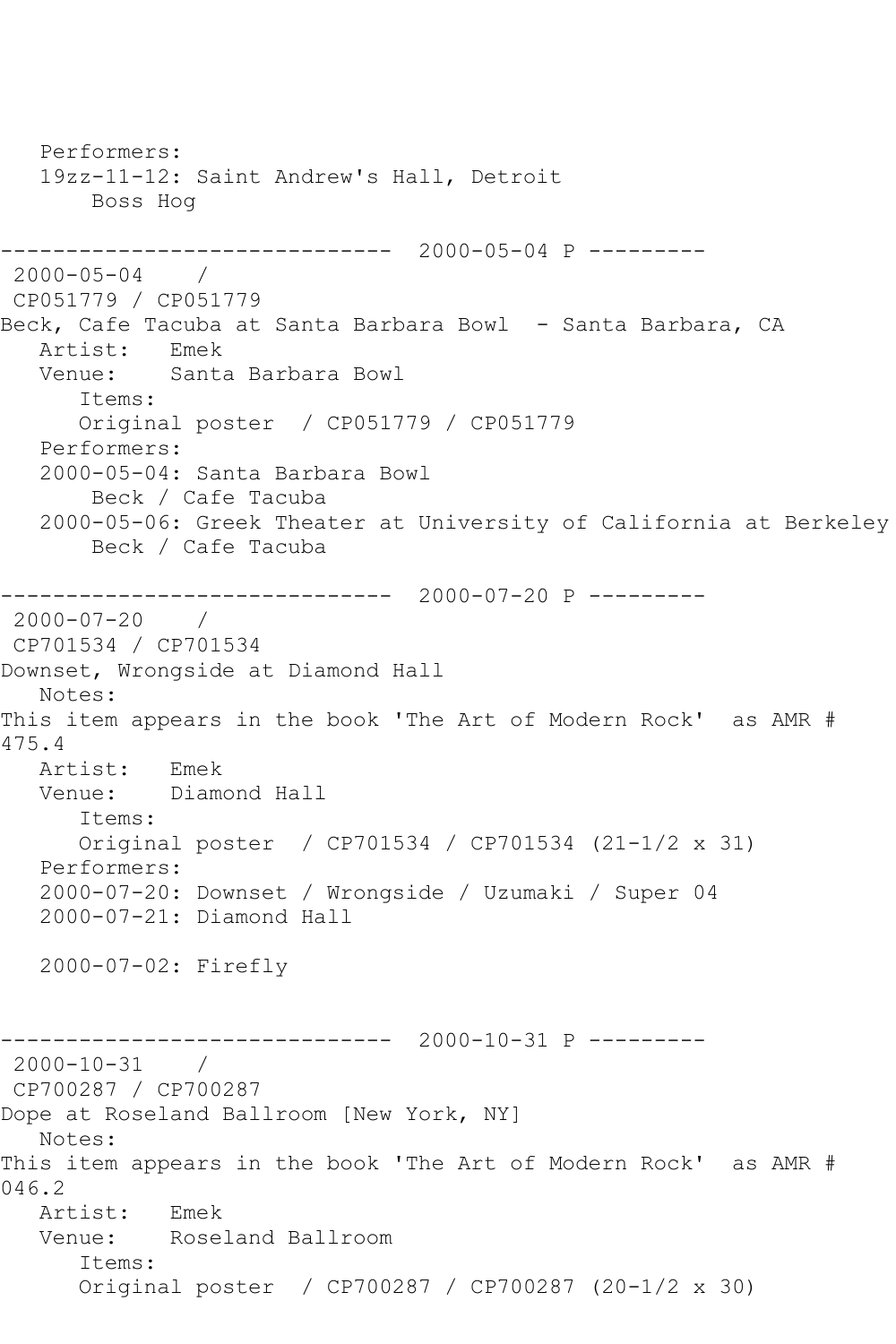```
 Performers:
   2000-10-31: Roseland Ballroom
        Dope
------------------------------ 2001-02-13 P ---------
2001-02-13 / 
CP051820 / CP051820
Henry Rollins
      Benefit: Henry Rollins Turns 40
   Artist: Emek
      Items:
      Original poster / CP051820 / CP051820
   Performers:
   2001-02-13: Henry Rollins
      ------------------------------ 2001-06-25 P ---------
2001-06-25 / 
CP700297 / CP700297
Tool at Columbiahalle
   Notes: 
This item appears in the book 'The Art of Modern Rock' as AMR # 049
   Artist: Emek
   Venue: Columbiahalle
       Items:
      Original poster / CP700297 / CP700297 (22 x 32)
   Performers:
   2001-06-25: Columbiahalle
       Tool
------------------------------ 2001-08-22 P ---------
2001-08-22 / 
CP700289 / CP700289
Train at Warner Theater [Erie, PA]
   Notes: Signed Limited Edition
This item appears in the book 'The Art of Modern Rock' as AMR # 047
   Artist: Emek
   Venue: Warner Theater
   Promoter: DC 101
      Items:
       Original poster / CP700289 / CP700289 (20 x 29)
   Performers:
   2001-08-22: Warner Theater
       Train
                   ------------------------------ 2001-09-17 P ---------
2001-09-17 / 
CP700290 / CP700290
```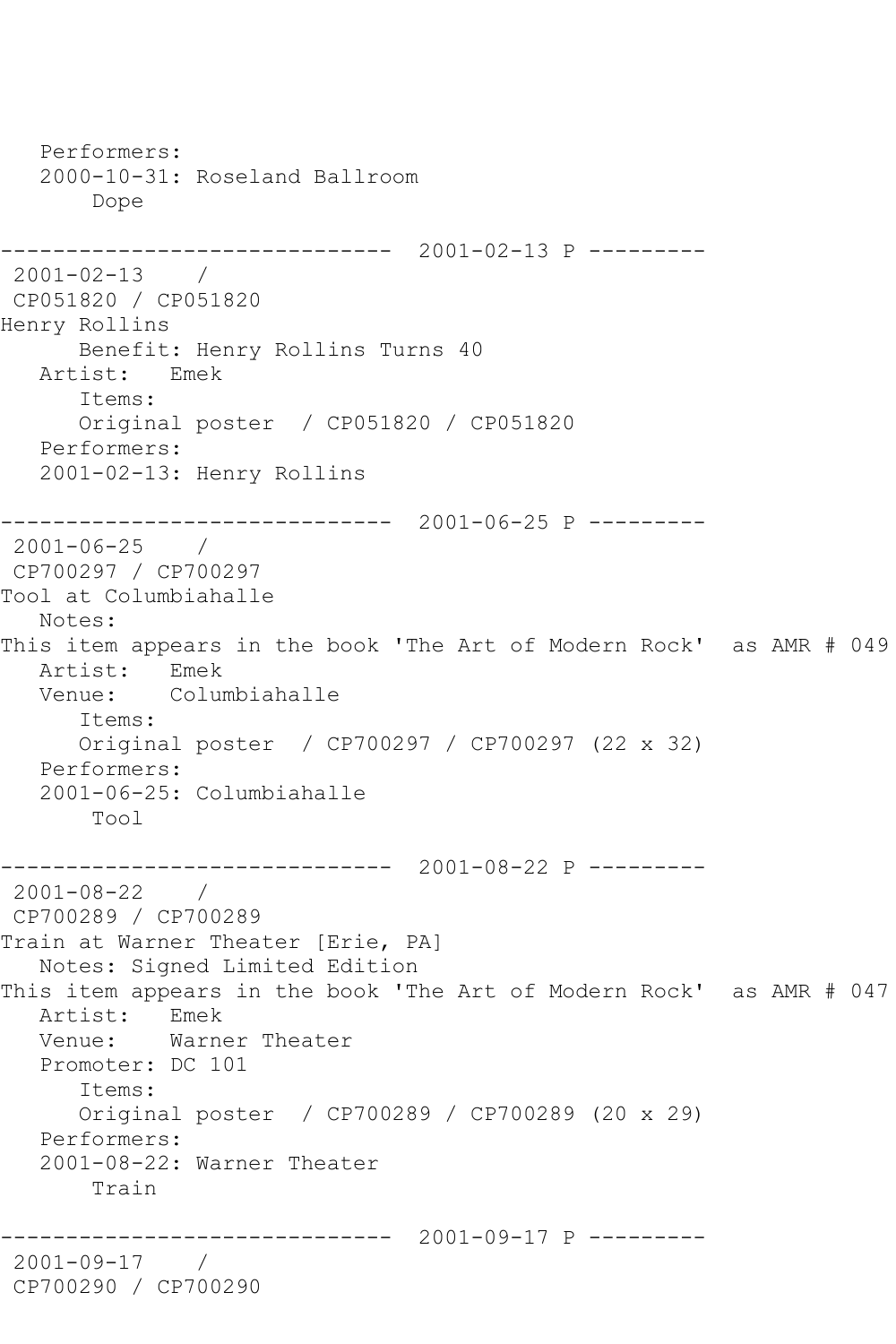```
3 Doors Down, Nickelback at 9 30 Club [Washington, DC]
   Notes: 
This item appears in the book 'The Art of Modern Rock' as AMR # 
047.2
   Artist: Emek
   Venue: 9 30 Club
   Promoter: DC 101
       Items:
       Original poster / CP700290 / CP700290 (20 x 29)
   Performers:
    2001-09-17: 9 30 Club
        3 Doors Down / Nickelback
------------------------------ 2002-03-11 P ---------
2002-03-11 / 
CP700301 / CP700301
System of A Down at Columbiahalle
   Notes: 
This item appears in the book 'The Art of Modern Rock' as AMR # 
049.5
   Artist: Emek
   Venue: Columbiahalle
      Items:
       Original poster / CP700301 / CP700301 (20 x 28-1/2)
   Performers:
    2002-03-11: Columbiahalle
        System of A Down
                ------------------------------ 2002-03-27 P ---------
2002-03-27 / 
CP051774 / CP051774
Strokes at Columbia Halle
  Artist: Emek<br>Venue: Colum
            Columbia Halle
       Items:
       Original poster / CP051774 / CP051774
   Performers:
    2002-03-27: Columbia Halle
        Strokes
                  ------------------------------ 2002-05-11 P ---------
2002-05-11 / 
CP051773 / CP051773
System of A Down at Columbia Halle
   Artist: Emek
   Venue: Columbia Halle
       Items:
```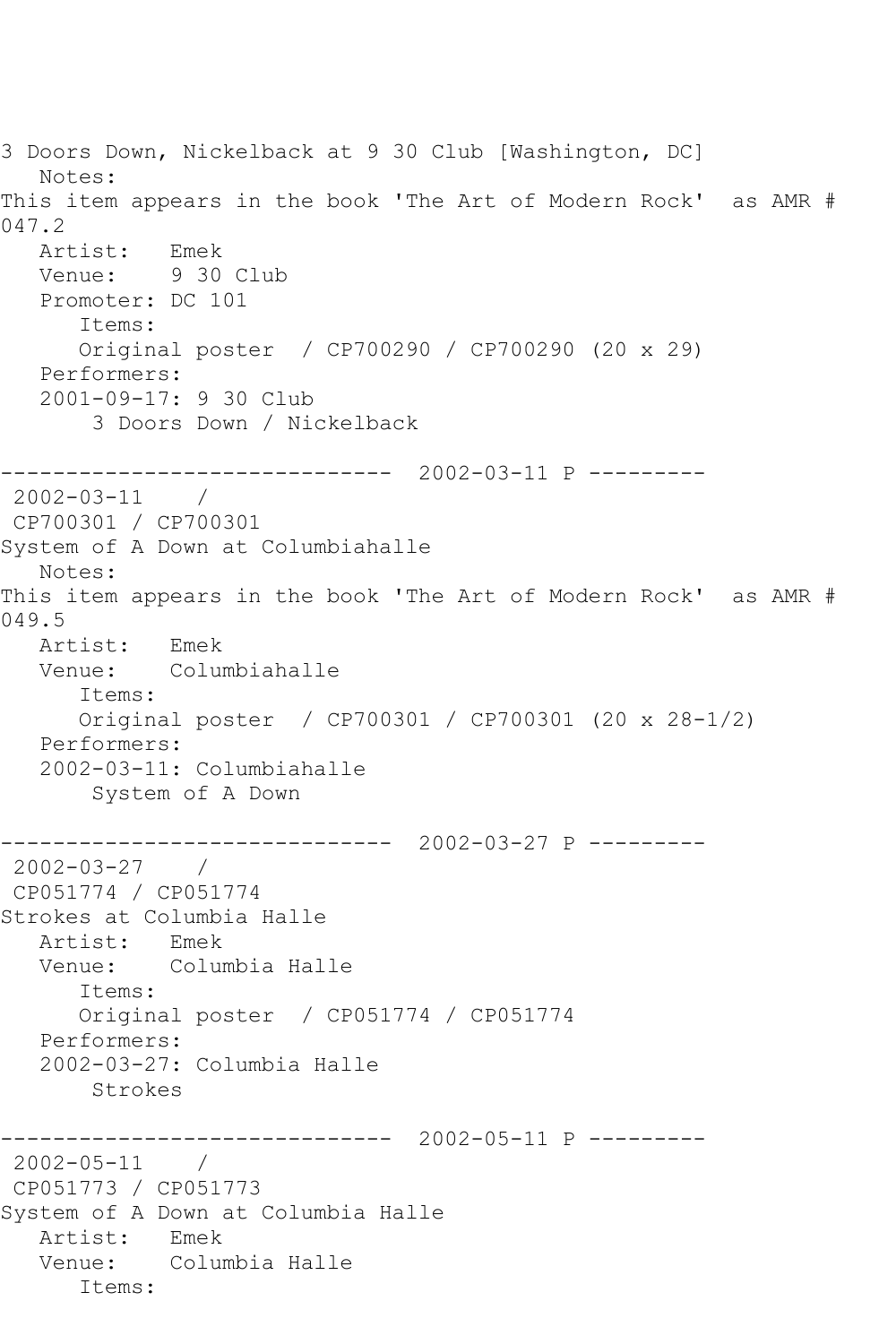Original poster / CP051773 / CP051773 Performers: 2002-05-11: Columbia Halle System of A Down ------------------------------ 2002-05-22 P --------- 2002-05-22 / CP051834 / CP051834 Garbage Benefit: Secret Suprise Show Artist: Emek Items: Original poster / CP051834 / CP051834 Performers: 2002-05-22: Garbage ------------------------------ 2002-11-21 P --------- 2002-11-21 / CP051733 / CP051733 Moby, Lamb at Stoke Artist: Emek Venue: Stoke Items: Original poster / CP051733 / CP051733 Performers: 2002-11-21: Stoke Moby / Lamb ------------------------------ 2002-11-25 P --------- 2002-11-25 / CP701518 / CP701518 Thievery Corporation at Showbox Notes: Limited Edition of 99 This item appears in the book 'The Art of Modern Rock' as AMR # 470.3 Artist: Emek Venue: Showbox Items: Original poster / CP701518 / CP701518 (17 x 22-1/2) Performers: 2002-11-25: Showbox Thievery Corporation ------------------------------ 2002-12-31 P --------- 2002-12-31 / CP051726 / CP051726 Jane's Addiction, STUN at Wiltern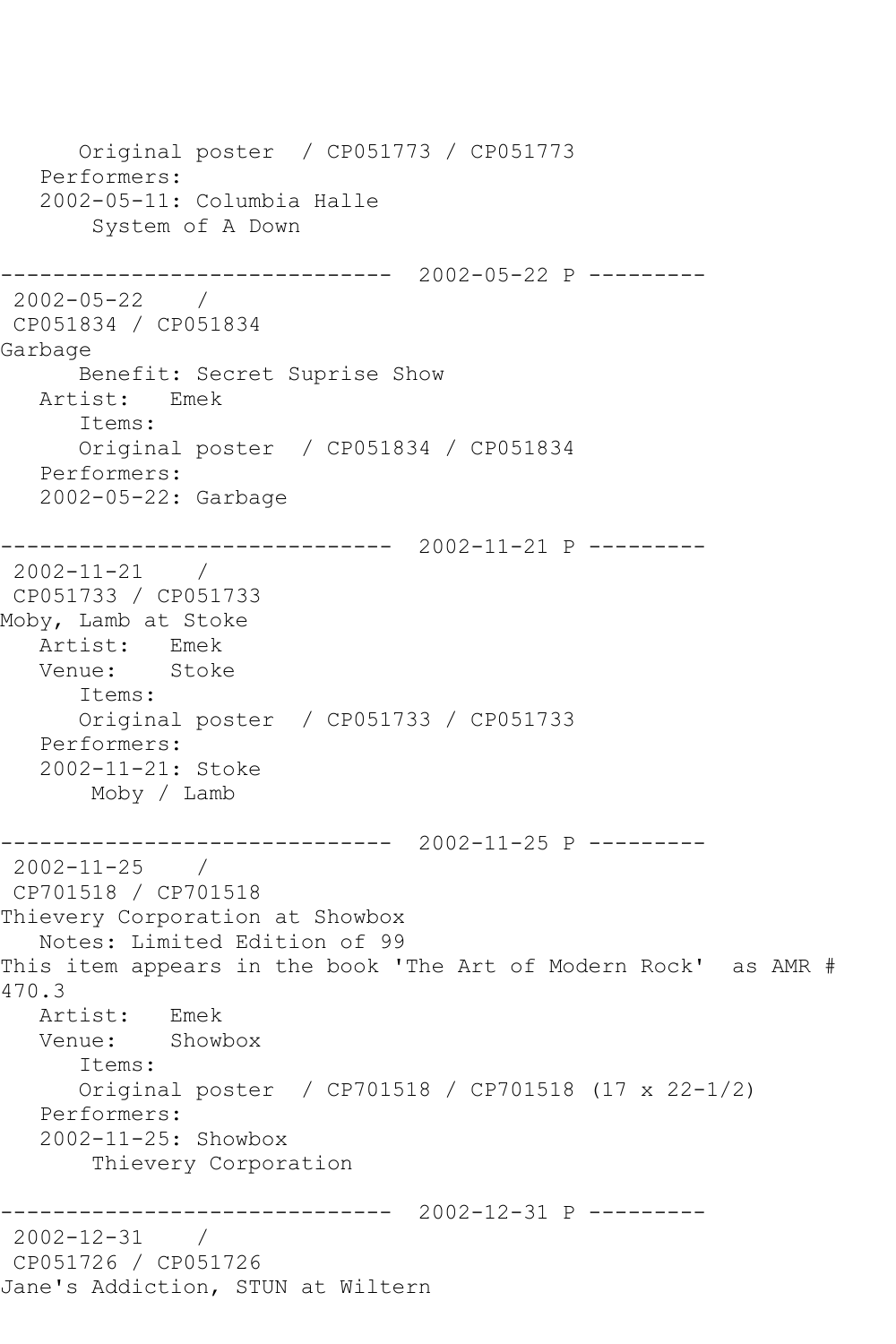Benefit: New Year's Eve Artist: Emek Venue: Wiltern Theater, Los Angeles Items: Original poster / CP051726 / CP051726 Performers: 2002-12-31 2003-01-01: Wiltern Theater, Los Angeles Jane's Addiction / STUN ------------------------------ 2003-01-13 P --------- 2003-01-13 / CP051725 / CP051725 Queens of the Stone Age at Club Quattro - Tokyo, JA Notes: This item appears in the book 'The Art of Modern Rock' as AMR # 471.2 Artist: Emek Venue: Club Quattro Items: Original poster / CP051725 / CP051725 (12 x 23) Performers: 2003-01-13: Club Quattro Queens of the Stone Age ------------------------------ 2003-02-25 P --------- 2003-02-25 / CP700291 / CP700291 Queens of the Stoneage at Grove [Anaheim, CA] Notes: This item appears in the book 'The Art of Modern Rock' as AMR # 047.3 Artist: Emek Venue: Grove Items: Original poster / CP700291 / CP700291 (15 x 33) Performers: 2003-02-25: Grove Queens of the Stoneage ------------------------------ 2003-03-05 P --------- 2003-03-05 / CP051731 / CP051731 Queens of the Stone Age at Sunshine Theater Artist: Emek Venue: Sunshine Theater Items: Original poster / CP051731 / CP051731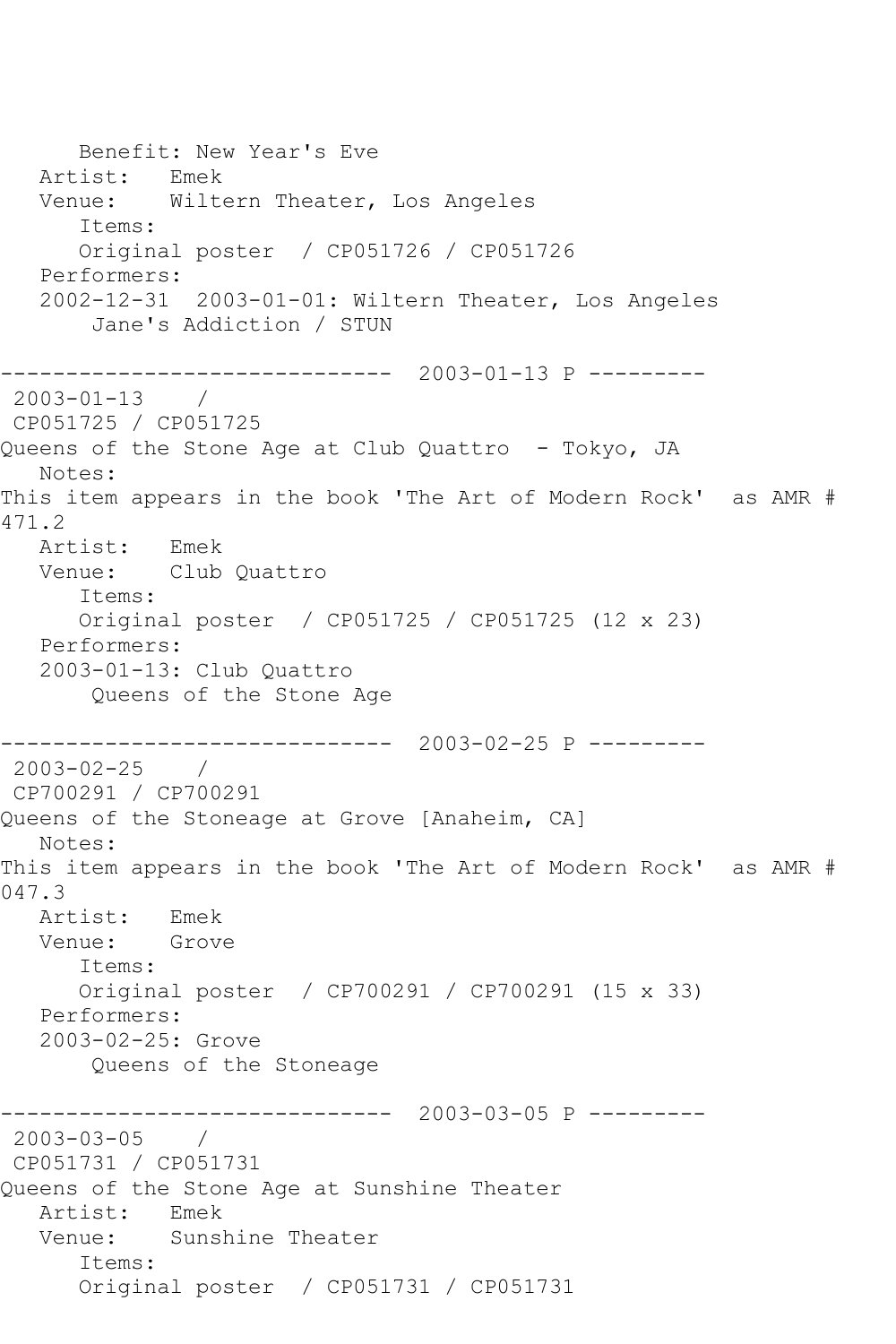Performers: 2003-03-05: Sunshine Theater Queens of the Stone Age ------------------------------ 2003-03-07 P --------- 2003-03-07 / CP051737 / CP051737 Queens of the Stone Age at Northern Lights Artist: Emek<br>Venue: Nortl Northern Lights Items: Original poster / CP051737 / CP051737 Performers: 2003-03-07: Northern Lights Queens of the Stone Age ------------------------------ 2003-03-09 P --------- 2003-03-09 / CP701519 / CP701519 Queens of the Stone Age at Cain's Ballroom [Tulsa, OK] Notes: This item appears in the book 'The Art of Modern Rock' as AMR # 470.4 Artist: Emek Venue: Cain's Ballroom Items: Original poster / CP701519 / CP701519 (27-1/2 x 14) Performers: 2003-03-09: Cain's Ballroom Queens of the Stone Age ------------------------------ 2003-03-10 P --------- 2003-03-10 / CP051732 / CP051732 Queens of the Stone Age at Ridgela Theater Artist: Emek Venue: Ridgela Theater Items: Original poster / CP051732 / CP051732 Performers: 2003-03-10: Ridgela Theater Queens of the Stone Age ------------------------------ 2003-03-15 P --------- 2003-03-15 / CP051722 / CP051722 Queens of the Stone Age at 40 Watt Club - Athens, GA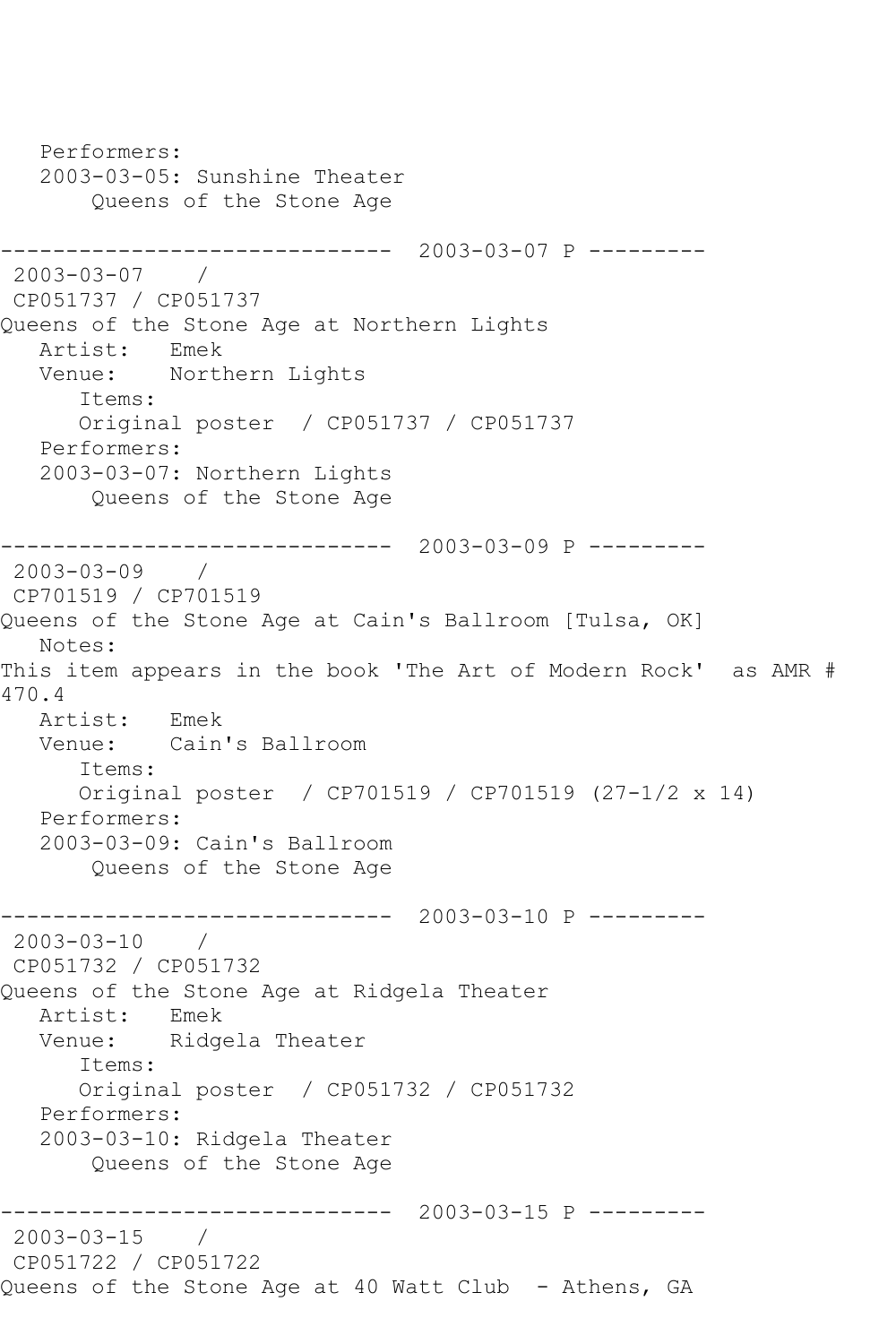Artist: Emek Venue: 40 Watt Club Items: Original poster / CP051722 / CP051722 Performers: 2003-03-15: 40 Watt Club Queens of the Stone Age ------------------------------ 2003-03-17 P --------- 2003-03-17 / CP700295 / CP700295 Oueens of the Stoneage, Turbonegro at Marquee Theater [Phoenix, AZ] Notes: This item appears in the book 'The Art of Modern Rock' as AMR # 048.4 Artist: Emek Venue: Marquee Theater Items: Original poster / CP700295 / CP700295 (20 x 25-1/2) Performers: 2003-03-17: Marquee Theater Queens of the Stoneage / Turbonegro ------------------------------ 2003-03-18 P --------- 2003-03-18 / CP051730 / CP051730 Queens of the Stone Age at Culture Room Notes: 3-color silkscreen Artist: Emek Venue: Culture Room Items: Original poster / CP051730 / CP051730 (16 x 24) Performers: 2003-03-18: Culture Room Queens of the Stone Age ------------------------------ 2003-03-21 P --------- 2003-03-21 f / CP051735 / CP051735 Queens of the Stone Age at Hard Rock Live Artist: Emek Venue: Hard Rock Live Items: Original poster / CP051735 / CP051735 Performers: 2003-03-21 fri: Hard Rock Live Queens of the Stone Age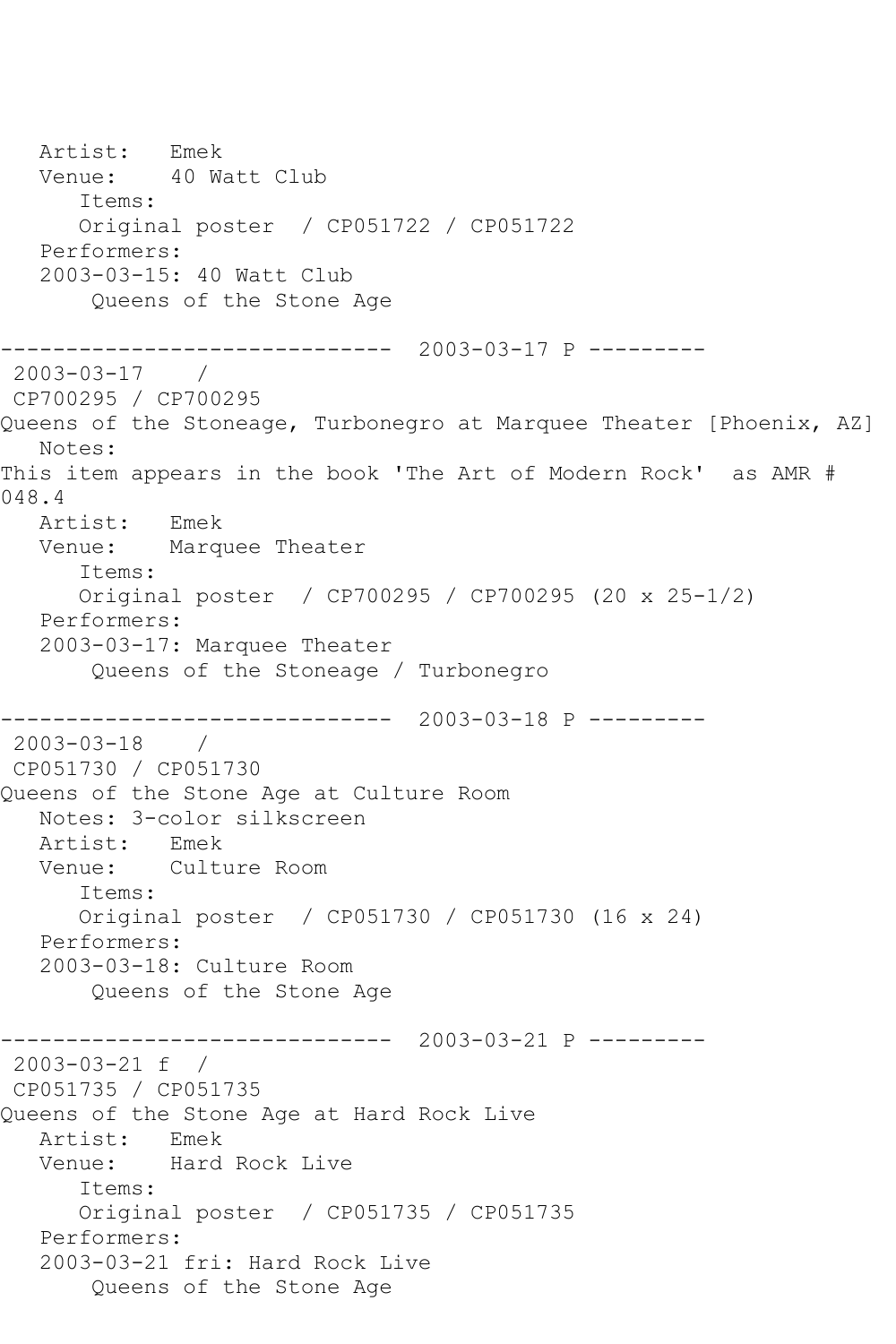------------------------------ 2003-03-27 P --------- 2003-03-27 / CP701522 / CP701522 Queens of the Stone Age at Northern Lights Notes: This item appears in the book 'The Art of Modern Rock' as AMR # 472 Artist: Emek Venue: Northern Lights Items: Original poster / CP701522 / CP701522 (15 x 15) Performers: 2003-03-27: Northern Lights Queens of the Stone Age ------------------------------ 2003-06-29 P --------- 2003-06-29 / CP051740 / CP051740 Cesaria Evora, Morcheeba Natacha Atlas at Hollywood Bowl - Los Angeles, CA Notes: 9-color silkscreen Artist: Emek Venue: Hollywood Bowl Promoter: KCRW Items: Original poster / CP051740 / CP051740 (22 x 31) Performers: 2003-06-29: Hollywood Bowl Cesaria Evora / Morcheeba Natacha Atlas ------------------------------ 2003-07-22 P --------- 2003-07-22 / CP700292 / CP700292 Neil Young, Crazy Horse at Greek Theater Notes: Signed Limited Edition This item appears in the book 'The Art of Modern Rock' as AMR # 048 Artist: Emek Venue: Greek Theater Promoter: Nederlander Items: Original poster / CP700292 / CP700292 (14 x 30-1/2) Performers: 2003-07-22 2003-07-23: Greek Theater Neil Young / Crazy Horse / Lucinda Williams 2003-07-25: ------------------------------ 2003-09-14 P ---------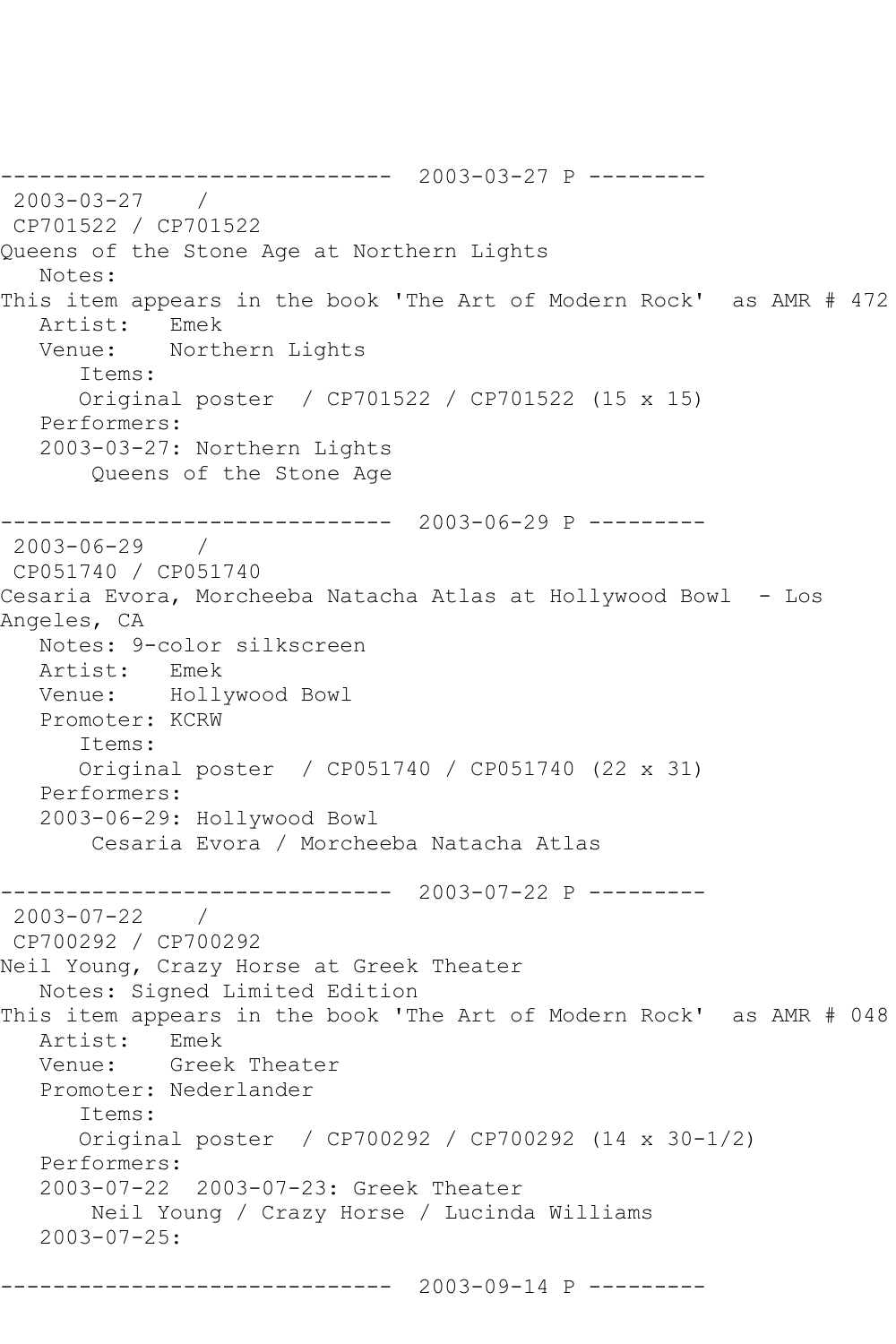2003-09-14 / CP051738 / CP051738 Harley Davidson 100th Anniversary Party Notes: die-cut litho Artist: Emek Venue: Frank C. Bonelli Park Items: Original poster / CP051738 / CP051738 (18 x 24) Performers: 2003-09-14: Frank C. Bonelli Park Eric Burdon and the Animals / Mountain with Leslie West / Corky Laing / Dave Mason / Vanilla Fudge / Brian Auger ------------------------------ 2003-09-17 P --------- 2003-09-17 / CP701520 / CP701520 White Stripes at Keller Auditorium Notes: This item appears in the book 'The Art of Modern Rock' as AMR # 471 Artist: Emek Venue: Keller Auditorium Items: Original poster / CP701520 / CP701520 (19-1/2 x 26) Performers: 2003-09-17: Keller Auditorium White Stripes ------------------------------ 2003-10-09 P --------- 2003-10-09 / CP051744 / CP051744 Built To Spill at Variety Playhouse - Atlanta, GA Notes: 5-color silkscreen<br>Artist: Emek Artist:<br>Venue: Variety Playhouse Items: Original poster / CP051744 / CP051744 (18 x 23) Performers: 2003-10-09: Variety Playhouse Built To Spill ------------------------------ 2003-10-23 P --------- 2003-10-23 / CP701516 / CP701516 Built To Spill, Solace Brothers at Gothic Theater [Reno, NV] Notes: Limited Edition of 200 This item appears in the book 'The Art of Modern Rock' as AMR # 470 Artist: Emek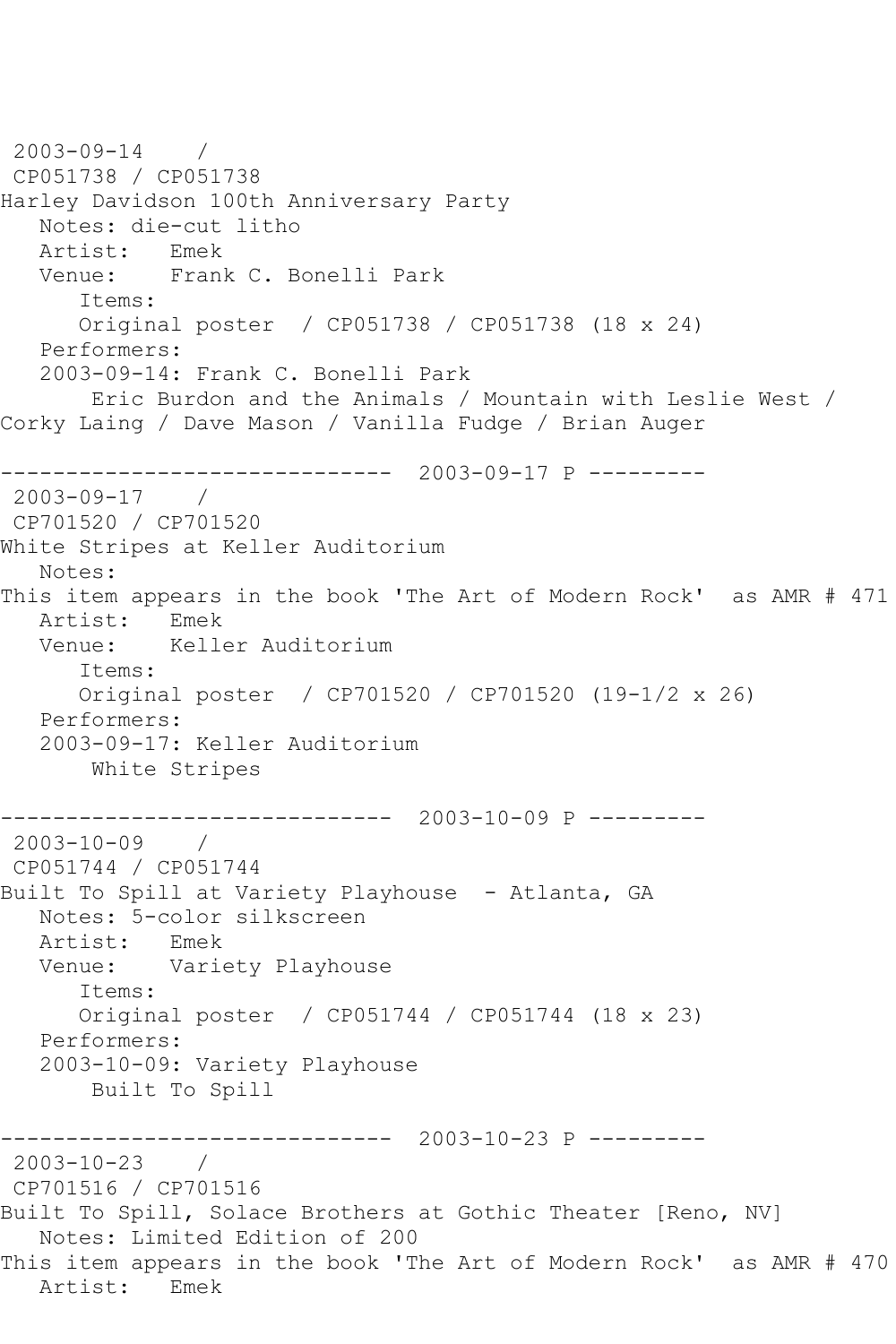Venue: Gothic Theater Items: Original poster / CP701516 / CP701516 (18-1/2 x 24) Performers: 2003-10-23: Gothic Theater Built To Spill / Solace Brothers ------------------------------ 2003-10-30 P --------- 2003-10-30 / CP051747 / CP051747 Queens of the Stone Age, Distillers at Santa Barbara Bowl - Santa Barbara, CA Notes: 6-color silkscreen Benefit: Devil's Night Artist: Emek Venue: Santa Barbara Bowl Items: Original poster / CP051747 / CP051747 (20 x 30) Performers: 2003-10-30: Santa Barbara Bowl Queens of the Stone Age / Distillers ------------------------------ 2003-10-31 P --------- 2003-10-31 / CP051743 / CP051743 Queens of the Stone Age, Cramps at Greek Theater Benefit: Halloween Artist: Emek Venue: Greek Theater at University of California at Berkeley Items: Original poster / CP051743 / CP051743 Performers: 2003-10-31: Greek Theater at University of California at Berkeley Queens of the Stone Age / Cramps / Tomahawk / Masters of Reality ------------------------------ 2003-10-31 P --------- 2003-10-31 / CP051752 / CP051752 Queens of the Stone Age, Cramps at Greek Theater Benefit: Halloween / 3D Poster Artist: Emek Venue: Greek Theater at University of California at Berkeley Items: Original poster / CP051752 / CP051752 Performers: 2003-10-31: Greek Theater at University of California at Berkeley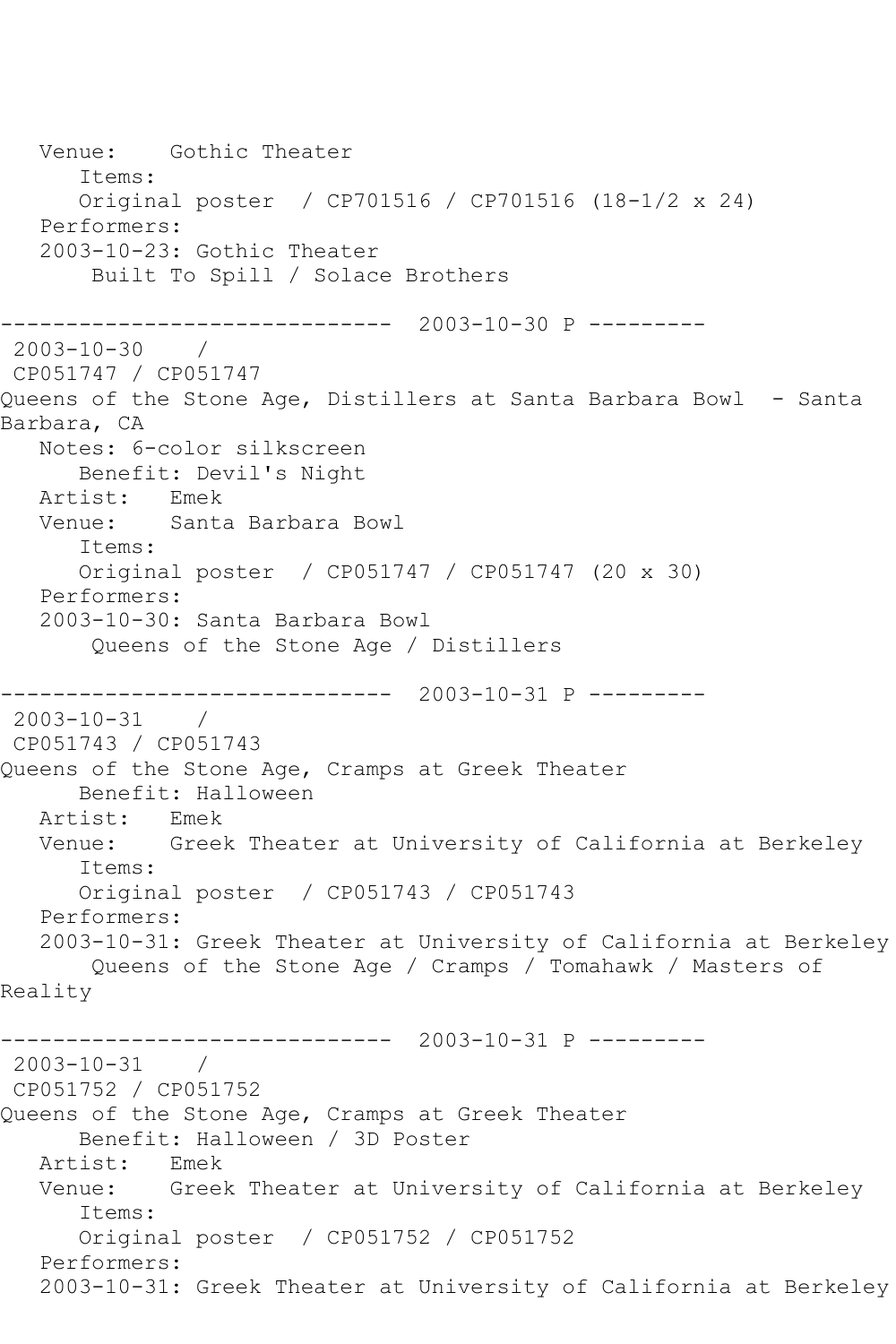Queens of the Stone Age / Cramps ------------------------------ 2003-10-31 P --------- 2003-10-31 / CP051753 / CP051753 Queens of the Stone Age, Cramps at Greek Theater Benefit: Halloween Artist: Emek Venue: Greek Theater at University of California at Berkeley Items: Original poster / CP051753 / CP051753 Performers: 2003-10-31: Greek Theater at University of California at Berkeley Queens of the Stone Age / Cramps ------------------------------ 2003-10-31 P --------- 2003-10-31 / CP701517 / CP701517 Queens of the Stone Age, Cramps at Greek Theater Notes: This item appears in the book 'The Art of Modern Rock' as AMR # 470.2 Artist: Emek Venue: Greek Theater Items: Original poster / CP701517 / CP701517 (10 x 13) Performers: 2003-10-31: Greek Theater Queens of the Stone Age / Cramps / Tomahawk / Masters of Reality ------------------------------ 2003-11-05 P --------- 2003-11-05 / CP051749 / CP051749 Hot Hot Heat, Franz Ferdinand at Rock City Artist: Emek Venue: Rock City Items: Original poster / CP051749 / CP051749 Performers: 2003-11-05: Rock City Hot Hot Heat / Franz Ferdinand / Guilty ------------------------------ 2003-11-15 P --------- 2003-11-15 / CP051751 / CP051751 Red Hot Chili Peppers, System of A Down at Hollywood Palladium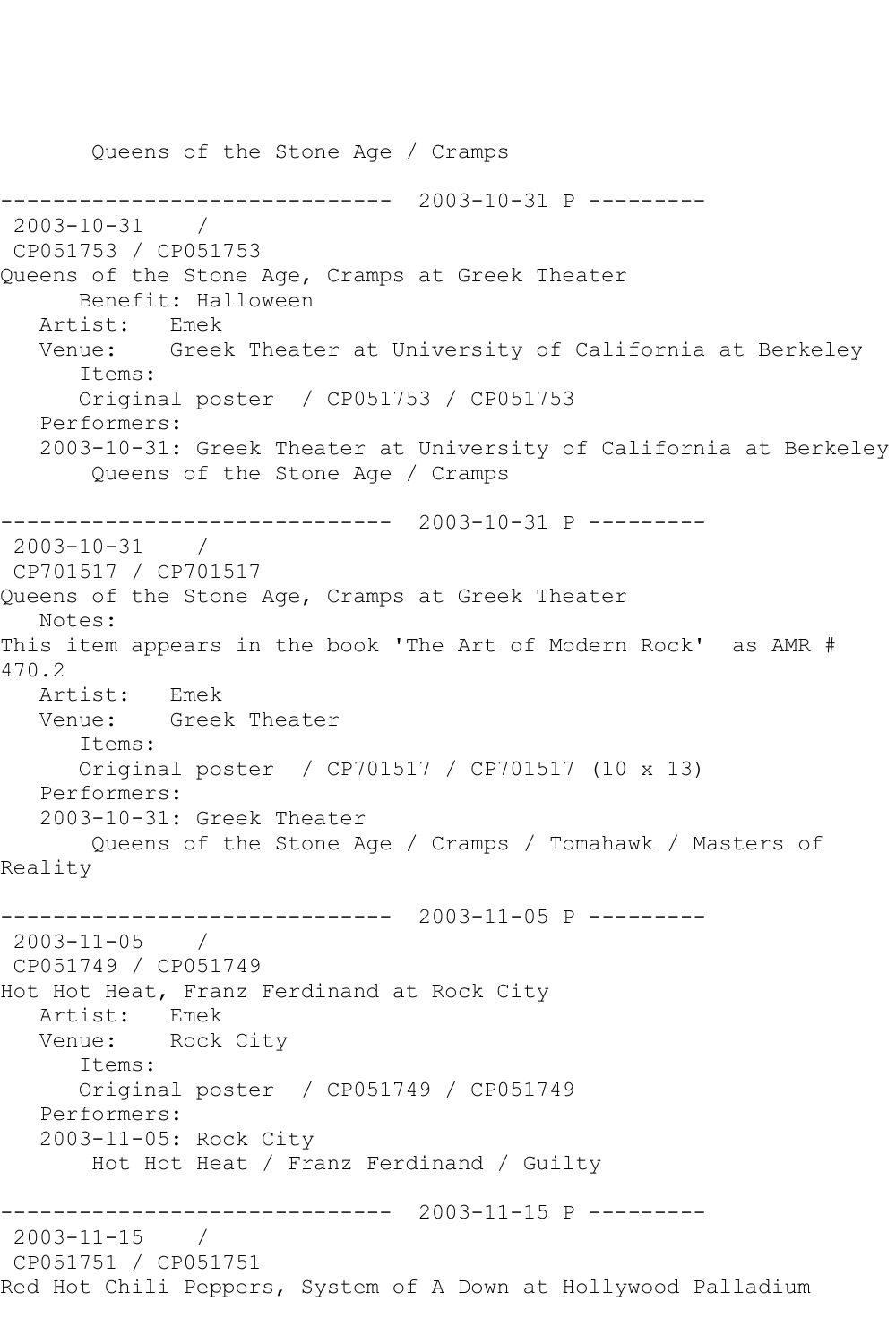This item appears in the book 'The Art of Modern Rock' as AMR # 049.3 Benefit: Special Benefit Concert Artist: Emek Venue: Hollywood Paladium Items: Original poster / CP051751 / CP051751 (23 x 30) Performers: 2003-11-15: Hollywood Paladium Red Hot Chili Peppers / System of A Down ------------------------------ 2003-11-22 P --------- 2003-11-22 / CP051750 / CP051750 Beck, Damien Rice at Universal Ampitheater Notes: 7-color silkscreen<br>Artist: Emek Artist: Venue: Universal Amphitheater Promoter: KCRW Items: Original poster / CP051750 / CP051750 (18 x 24) Performers: 2003-11-22: Universal Amphitheater Beck / Damien Rice / Liz Phair / Jurassic 5 / Polyphonic Spree / Jem / Gary Jules / Cut Chemist / Felix da Housecat ------------------------------ 2004-04-04 P --------- 2004-04-04 / CP051756 / CP051756 String Cheese Incident at Rescue Room Artist: Emek Venue: Rescue Room Items: Original poster / CP051756 / CP051756 Performers: 2004-04-04: Rescue Room String Cheese Incident ------------------------------ 2004-04-04 P --------- 2004-04-04 / CP051757 / CP051757 Distillers at Bowery Ballroom - New York, NY Notes: 6-color silkscreen Artist: Emek

Notes: 6-color silkscreen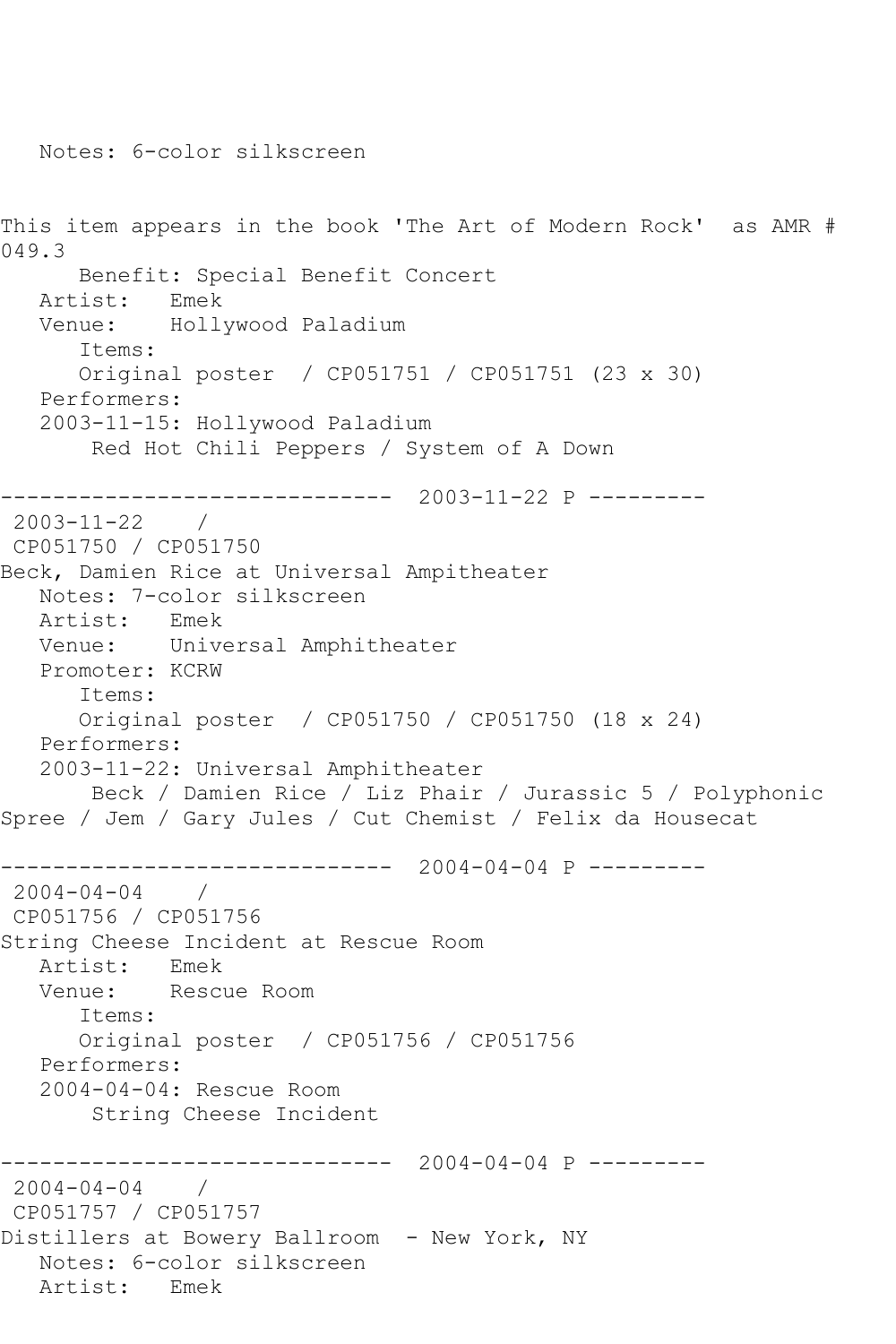Venue: Bowery Ballroom Items: Original poster / CP051757 / CP051757 (16 x 24) Performers: 2004-04-04: Bowery Ballroom Distillers ------------------------------ 2004-04-10 P --------- 2004-04-10 / CP701576 / CP701576 Air at Electric Factory [Philadelphia, PA] Notes: This item appears in the book 'The Art of Modern Rock' as AMR # 484.4 Artist: Emek Venue: Electric Factory Items: Original poster / CP701576 / CP701576 (14 x 20) Performers: 2004-04-10: Electric Factory Air ------------------------------ 2004-04-24 P ---------  $2004 - 04 - 24$ CP051758 / CP051758 Distillers at Henry Fonda Theater<br>Artist: Emek Artist: Venue: Henry Fonda Theater Items: Original poster / CP051758 / CP051758 Performers: 2004-04-24 2004-04-26: Henry Fonda Theater Distillers ------------------------------ 2004-09-22 P --------- 2004-09-22 / CP701668 / CP701668 Melvins, Trevor Dunn's Trio Convulsant at 40 Watt Club [Athens, GA] Notes: Limited Edition of 200 Private Notes: DieselDone Artist: Emek Venue: 40 Watt Club Promoter: Diesel Fuel Prints Items: Original poster / CP701668 / CP701668 (16 x 23) Price: 50.00 Performers: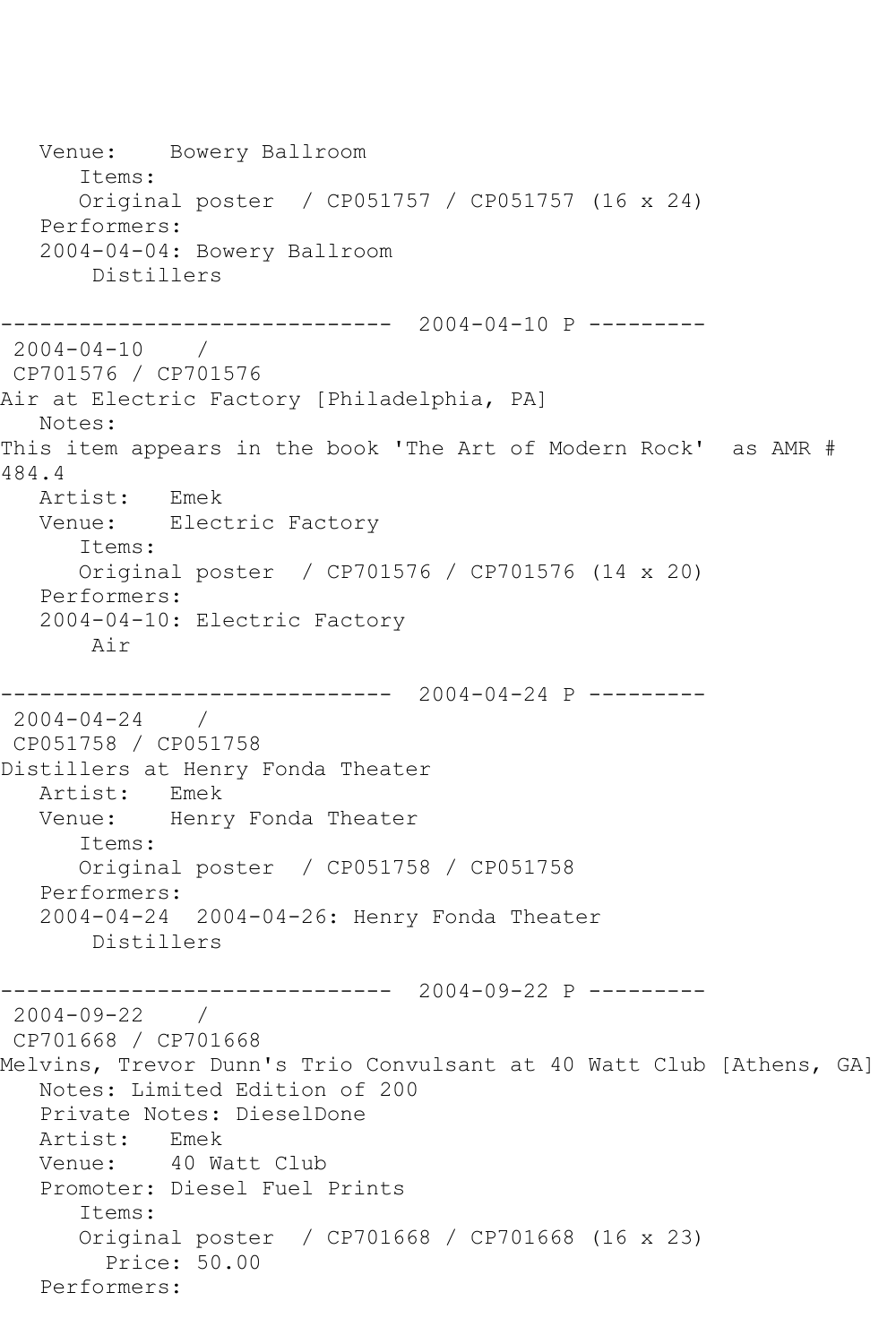2004-09-22: 40 Watt Club Melvins / Trevor Dunn's Trio Convulsant ------------------------------ NONE P-1 --------- NONE / CP012883 / EM016 Andy Dick at Viper Room - Los Angeles, CA<br>Artist: Emek Artist: Venue: Viper Room Items: Original poster Edition 1 / CP012883 / EM016 Performers: NONE: Viper Room Andy Dick ------------------------------ NONE P-1 --------- NONE / CP012922 / EM055 Artists Wanted Artist: Emek Items: Original poster Edition 1 / CP012922 / EM055 Performers: NONE: ------------------------------ NONE P-1 --------- NONE **MODE** CP012920 / EM053 Soul Asylum Artist: Emek Items: Original poster Edition 1 / CP012920 / EM053 Performers: NONE: Soul Asylum ------------------------------ zzzz-02-08 P -------- zzzz-02-08 s / CP051754 / CP051754 Perfect Circle at Rock City Main Hall Artist: Emek Venue: Rock City Main Hall Items: Original poster / CP051754 / CP051754 (12 x 30) Performers: zzzz-02-08 sun: Rock City Main Hall Perfect Circle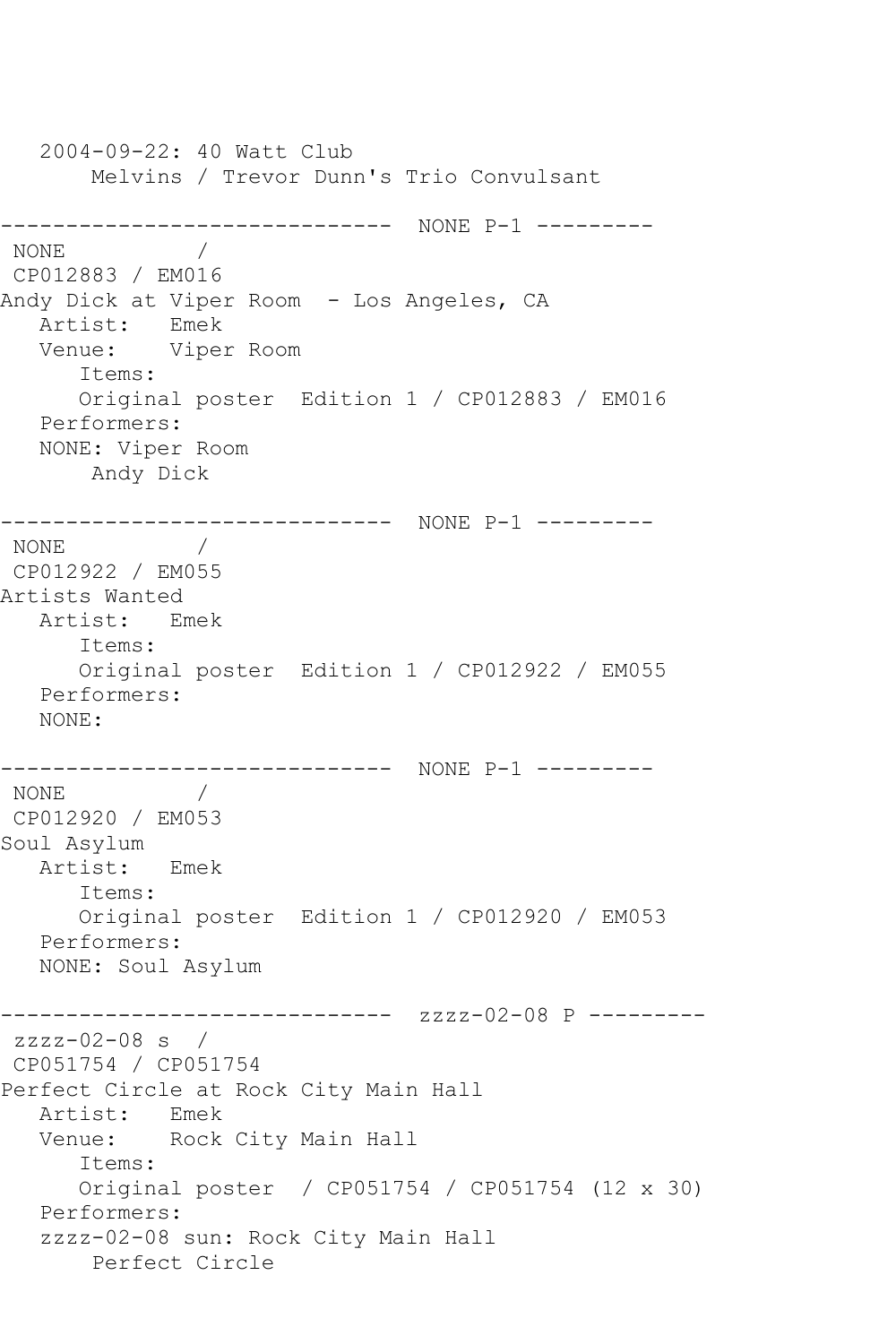------------------------------ zzzz-02-22 P -------- zzzz-02-22 / CP051794 / CP051794 Hum, Mercury Rev at Sudsy Malones Artist: Emek Venue: Sudsy Malone's Items: Original poster / CP051794 / CP051794 Performers: zzzz-02-22: Sudsy Malone's Hum / Mercury Rev ------------------------------ zzzz-03-12 P -------- zzzz-03-12 w / CP051772 / CP051772 Korn, Helmet at Dayfront Auditorium Artist: Emek<br>Venue: Dayf Dayfront Auditorium Items: Original poster / CP051772 / CP051772 Performers: zzzz-03-12 wed: Dayfront Auditorium Korn / Helmet ------------------------------ zzzz-03-12 P -------- zzzz-03-12 w / CP051798 / CP051798 Korn at Pensacola Auditorium Artist: Emek Venue: Pensacola Auditorium Items: Original poster / CP051798 / CP051798 Performers: zzzz-03-12 wed: Pensacola Auditorium Korn ------------------------------ zzzz-03-14 P -------- zzzz-03-14 t / CP051783 / CP051783 Black Crowes at Music Hall - Berkeley, CA Artist: Emek Venue: Music Hall Promoter: Belkin Items: Original poster / CP051783 / CP051783 Performers: zzzz-03-14 tue: Music Hall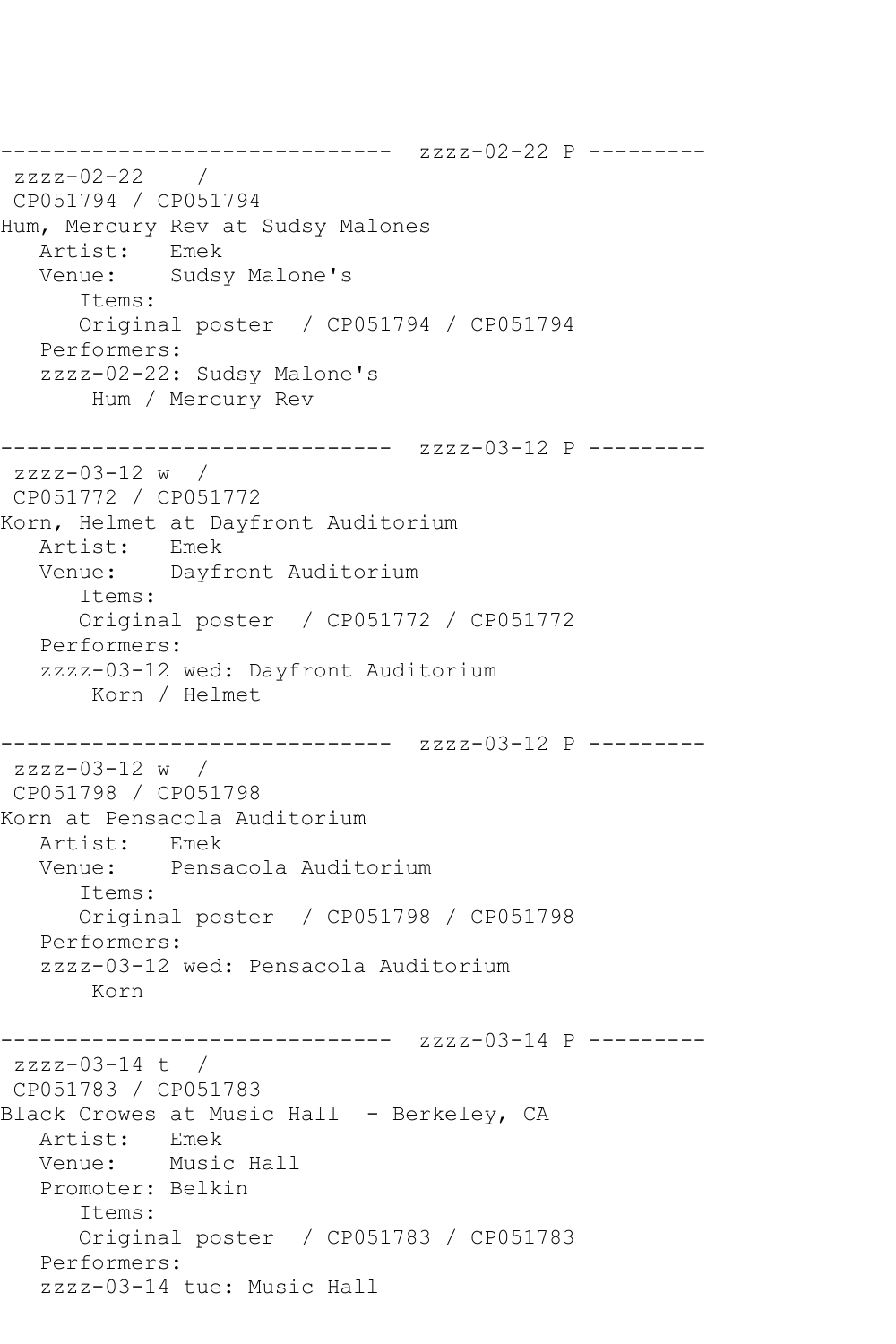Black Crowes

------------------------------ zzzz-03-21 P -------- zzzz-03-21 / CP051784 / CP051784 Blues Traveler at Wiltern Artist: Emek Venue: Wiltern Theater, Los Angeles Items: Original poster / CP051784 / CP051784 Performers: zzzz-03-21 zzzz-03-22: Wiltern Theater, Los Angeles Blues Traveler ------------------------------ zzzz-04-27 P -------- zzzz-04-27 s / CP051806 / CP051806 No Doubt, Cake at UNO Lakefront Arena Artist: Emek Venue: UNO Lakefront Arena Items: Original poster / CP051806 / CP051806 Performers: zzzz-04-27 sun: UNO Lakefront Arena No Doubt / Cake ------------------------------ zzzz-04-29 P -------- zzzz-04-29 t / CP051755 / CP051755 Pixies at UC Davis Freeborn Hall Benefit: Plus Special Guests Artist: Emek Venue: UC Davis Freeborn Hall Items: Original poster / CP051755 / CP051755 Performers: zzzz-04-29 thu: UC Davis Freeborn Hall Pixies ------------------------------ zzzz-04-30 P -------- zzzz-04-30 t / CP051815 / CP051815 Primus, Weapon of Choice at Convention Center - Anaheim, CA Artist: Emek Venue: Convention Center Items: Original poster / CP051815 / CP051815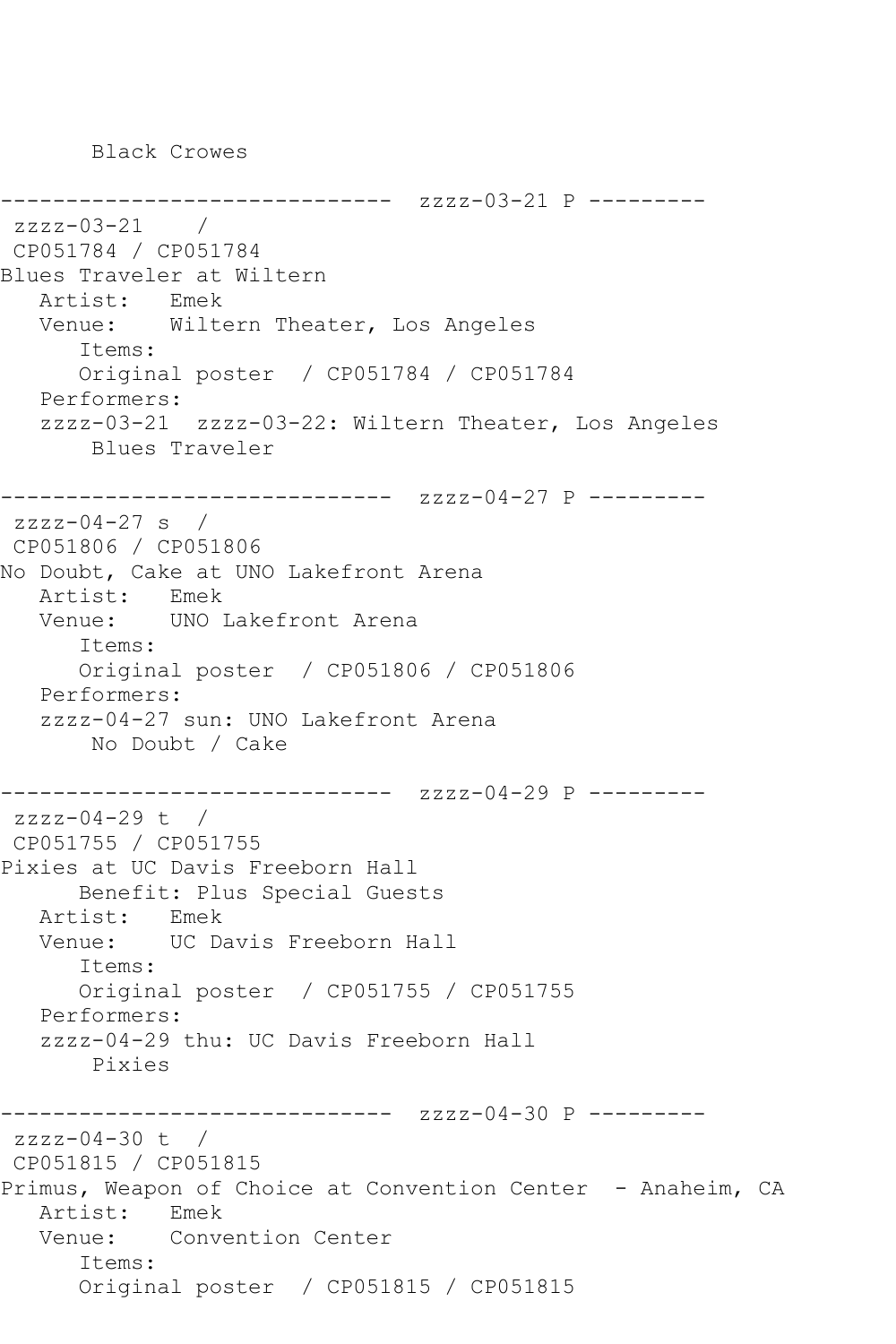Performers: zzzz-04-30 tue: Convention Center Primus / Weapon of Choice ------------------------------ zzzz-05-01 P -------- zzzz-05-01 s / CP051825 / CP051825 Underworld, DJ Darren Price at Santa Monica Civic Artist: Emek Venue: Santa Monica Civic Promoter: Goldenvoice Items: Original poster / CP051825 / CP051825 Performers: zzzz-05-01 sat: Santa Monica Civic Underworld / DJ Darren Price ------------------------------ zzzz-05-12 P -------- zzzz-05-12 s / CP051745 / CP051745 Black Crowes, Oasis at Santa Barbara Bowl - Santa Barbara, CA Artist: Emek Venue: Santa Barbara Bowl Items: Original poster / CP051745 / CP051745 Performers: zzzz-05-12 sat: Santa Barbara Bowl Black Crowes / Oasis zzzz-05-14 mon zzzz-05-15 tue: Greek Theater at University of California at Berkeley Black Crowes / Oasis / Space Hog ------------------------------ zzzz-07-24 P --------  $zzzz-07-24$ CP051831 / CP051831 Widespread Panic at Greek Theater Artist: Emek Venue: Greek Theater at University of California at Berkeley Items: Original poster / CP051831 / CP051831 Performers: zzzz-07-24: Greek Theater at University of California at Berkeley Widespread Panic ------------ zzzz-08-02 P --------zzzz-08-02 f / CP051769 / CP051769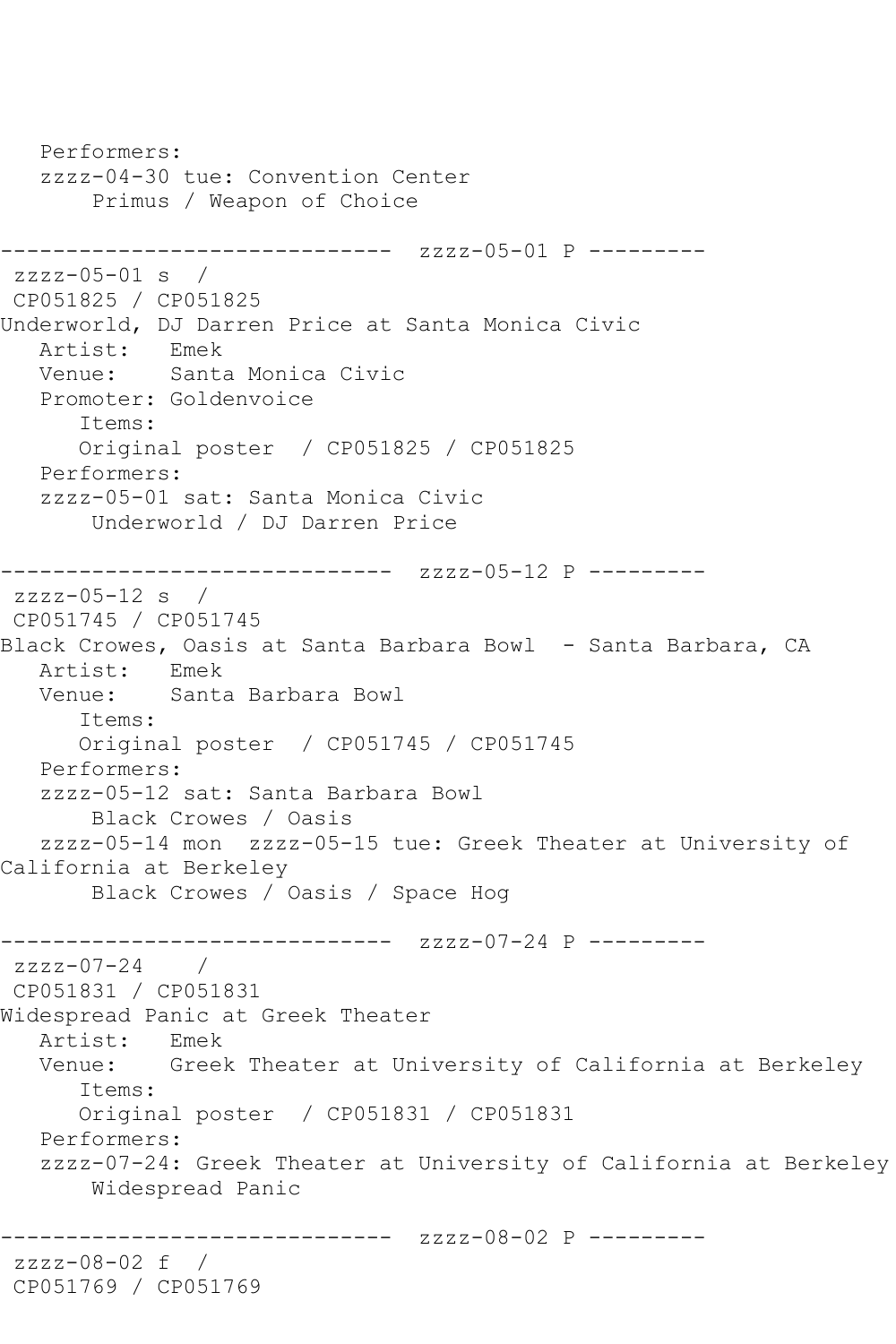Sex Pistols at Music Complex Artist: Emek Venue: Music Complex Promoter: Beaver Productions Items: Original poster / CP051769 / CP051769 Performers: zzzz-08-02 fri: Music Complex Sex Pistols ------------------------------ zzzz-08-22 P -------- zzzz-08-22 t / CP051823 / CP051823 Soul Asylum, Matthew Sweet at Nautica Stage - Cleveland, OH Artist: Emek Venue: Nautica Stage Items: Original poster / CP051823 / CP051823 Performers: zzzz-08-22 tue: Nautica Stage Soul Asylum / Matthew Sweet / Jayhawks ------------------------------ zzzz-09-12 P --------  $zzzz-09-12$ CP051787 / CP051787 Cold at CBGB's - Philadelphia, PA Benefit: Record Release Party Artist: Emek Venue: CBGB's Items: Original poster / CP051787 / CP051787 Performers:  $zzzz-09-12$ : CBGB's Cold ------------------------------ zzzz-10-04 P-1 --------  $zzzz-10-04$  / CP012910 / EM043 Pearl Jam at Memorial Stadium Artist: Venue: Memorial Stadium Items: Original poster Edition 1 / CP012910 / EM043 Performers: zzzz-10-04: Memorial Stadium Pearl Jam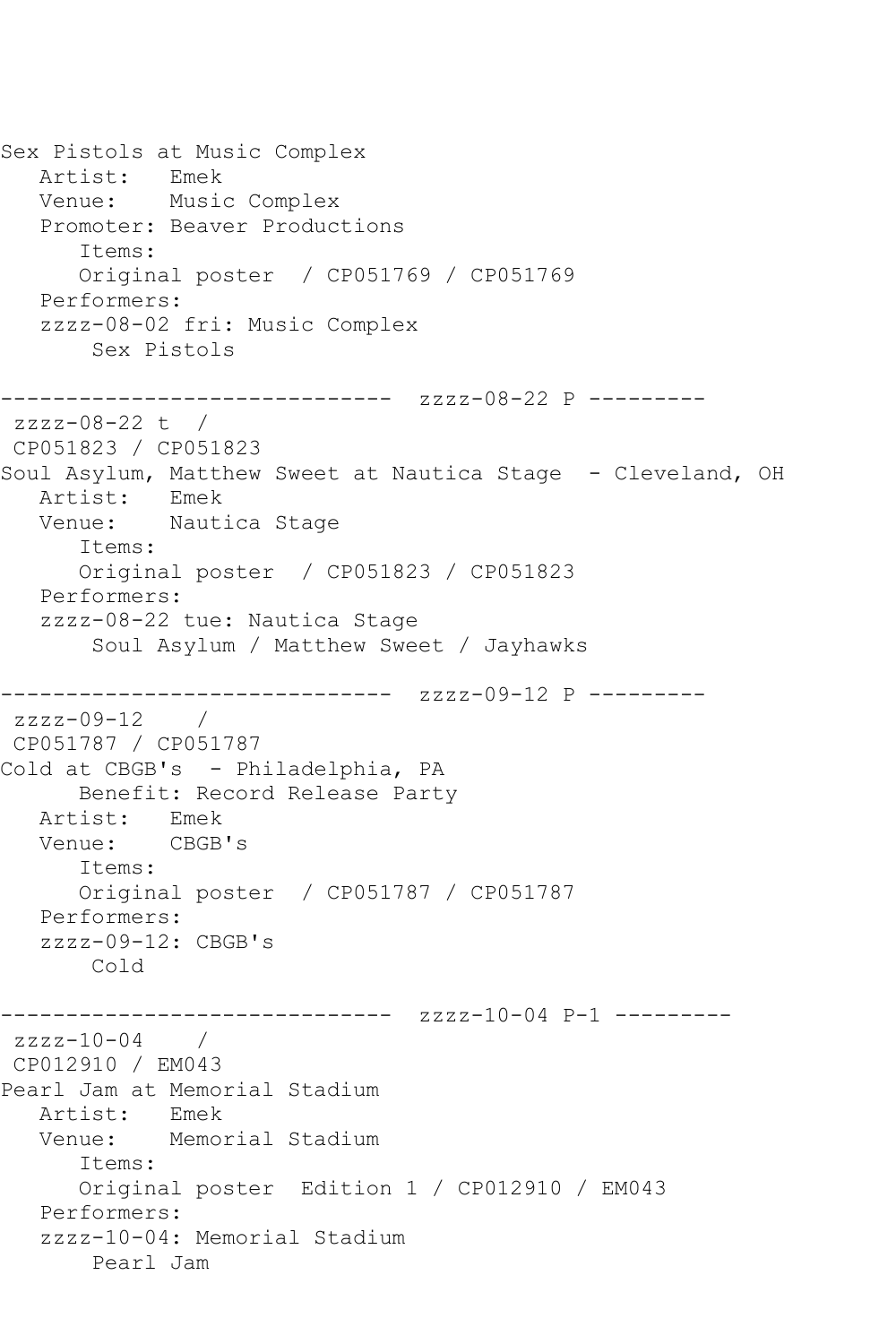```
------------------------------ zzzz-11-05 P ---------
zzzz-11-05 / 
CP051796 / CP051796
Jon Spencer Blues Explosion, Speedball Baby at St. Andrew's Hall
   Artist: Emek
   Venue: St. Andrew's Hall
      Items:
      Original poster / CP051796 / CP051796
   Performers:
   zzzz-11-05: St. Andrew's Hall
        Jon Spencer Blues Explosion / Speedball Baby / Cheater Slicks
------------------------------ zzzz-11-07 P ---------
zzzz-11-07 t / 
CP051824 / CP051824
Stone Temple Pilots at Veterans Memorial Coliseum
  Artist: Emek<br>Venue: Vete
            Veterans Memorial Coliseum
       Items:
      Original poster / CP051824 / CP051824
   Performers:
   zzzz-11-07 thu: Veterans Memorial Coliseum
        Stone Temple Pilots
                 ------------------------------ zzzz-11-17 P ---------
zzzz-11-17 /
CP051807 / CP051807
Offspring, Americana at Hollywood Palladium
   Artist: Emek
   Venue: Hollywood Paladium
       Items:
       Original poster / CP051807 / CP051807
   Performers:
   zzzz-11-17 zzzz-11-19: Hollywood Paladium
        Offspring / Americana
------------------------------ zzzz-11-25 P ---------
zzzz-11-25 / 
CP051724 / CP051724
Beck, Flaming Lips at Universal Amphitheater
   Notes: This is a 3-dimensional hand-sculpted Concert Fossib, not 
a silkscreen, not a photo, but a real limited-edition 3D wall 
hanging relief sculpture.
   Artist: Emek
   Venue: Universal Amphitheater
       Items:
       Original poster / CP051724 / CP051724 (14 x 18)
```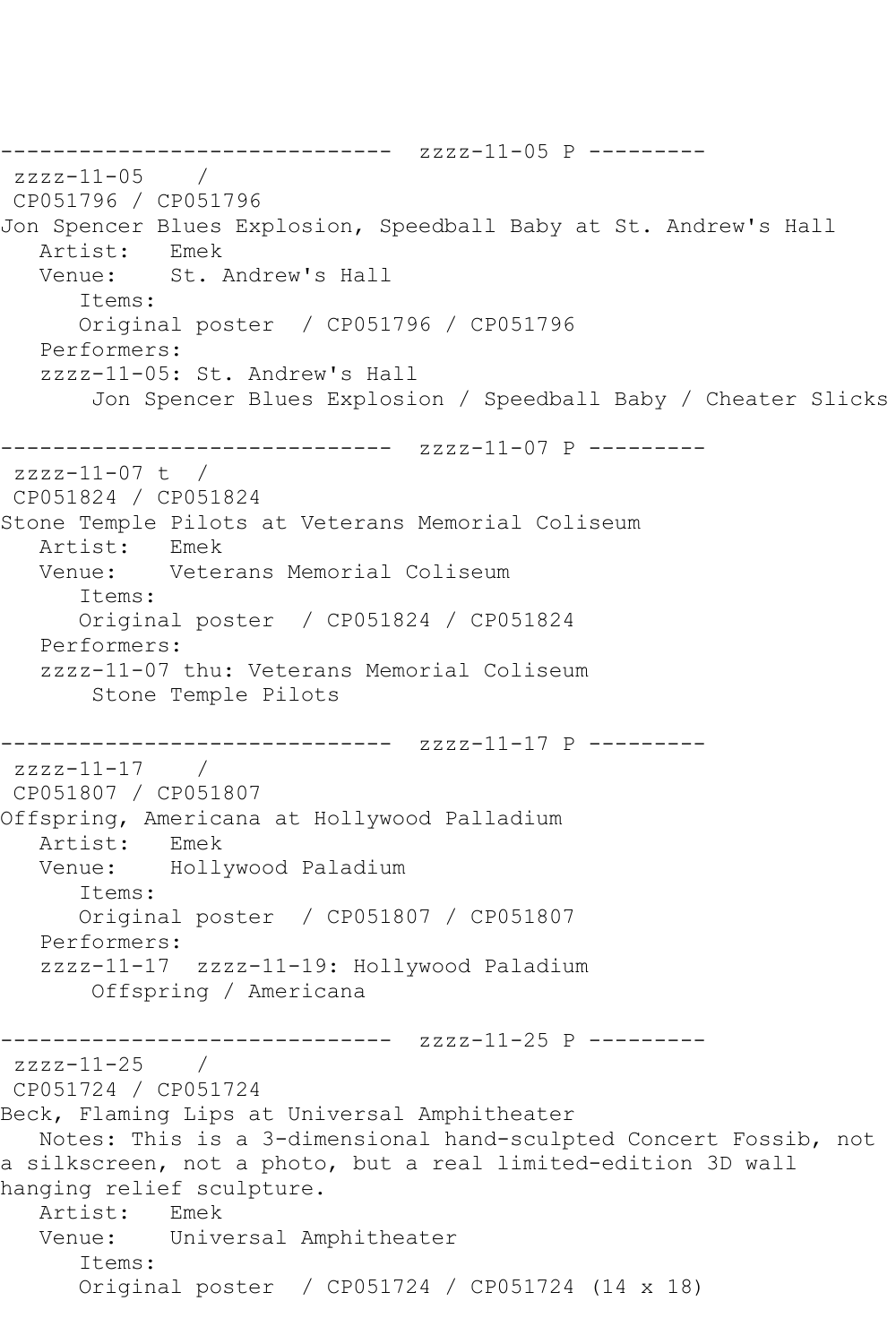```
 Performers:
   zzzz-11-25: Universal Amphitheater
        Beck / Flaming Lips
------------------------------ zzzz-11-26 P ---------
zzzz-11-26 t / 
CP051723 / CP051723
Thievery Corporation at Showbox
  Artist: Emek<br>Venue: Showl
            Showbox
       Items:
      Original poster / CP051723 / CP051723
   Performers:
   zzzz-11-26 tue: Showbox
        Thievery Corporation
------------------------------ zzzz-11-28 P ---------
zzzz-11-28 f / 
CP051777 / CP051777
Atari Teenage Riot, EC8OR at Clutch Cargo's
   Artist: Emek
   Venue: Clutch Cargo's
      Items:
      Original poster / CP051777 / CP051777
   Performers:
   zzzz-11-28 fri: Clutch Cargo's
        Atari Teenage Riot / EC8OR / Shizuo
------------------------------ zzzz-12-08 P ---------
zzzz-12-08 f / 
CP051812 / CP051812
Phish at Cleveland State University Convocation Center
  Artist: Emek<br>Venue: Cleve
           Cleveland State University Convocation Center
       Items:
      Original poster / CP051812 / CP051812
   Performers:
   zzzz-12-08 fri: Cleveland State University Convocation Center
        Phish
------------------------------ zzzz-12-28 P ---------
zzzz-12-28 / 
CP051760
String Cheese Incident at Bill Graham Civic Auditorium - San 
Francisco, CA
      Benefit: New Years 2002
   Artist: Emek
```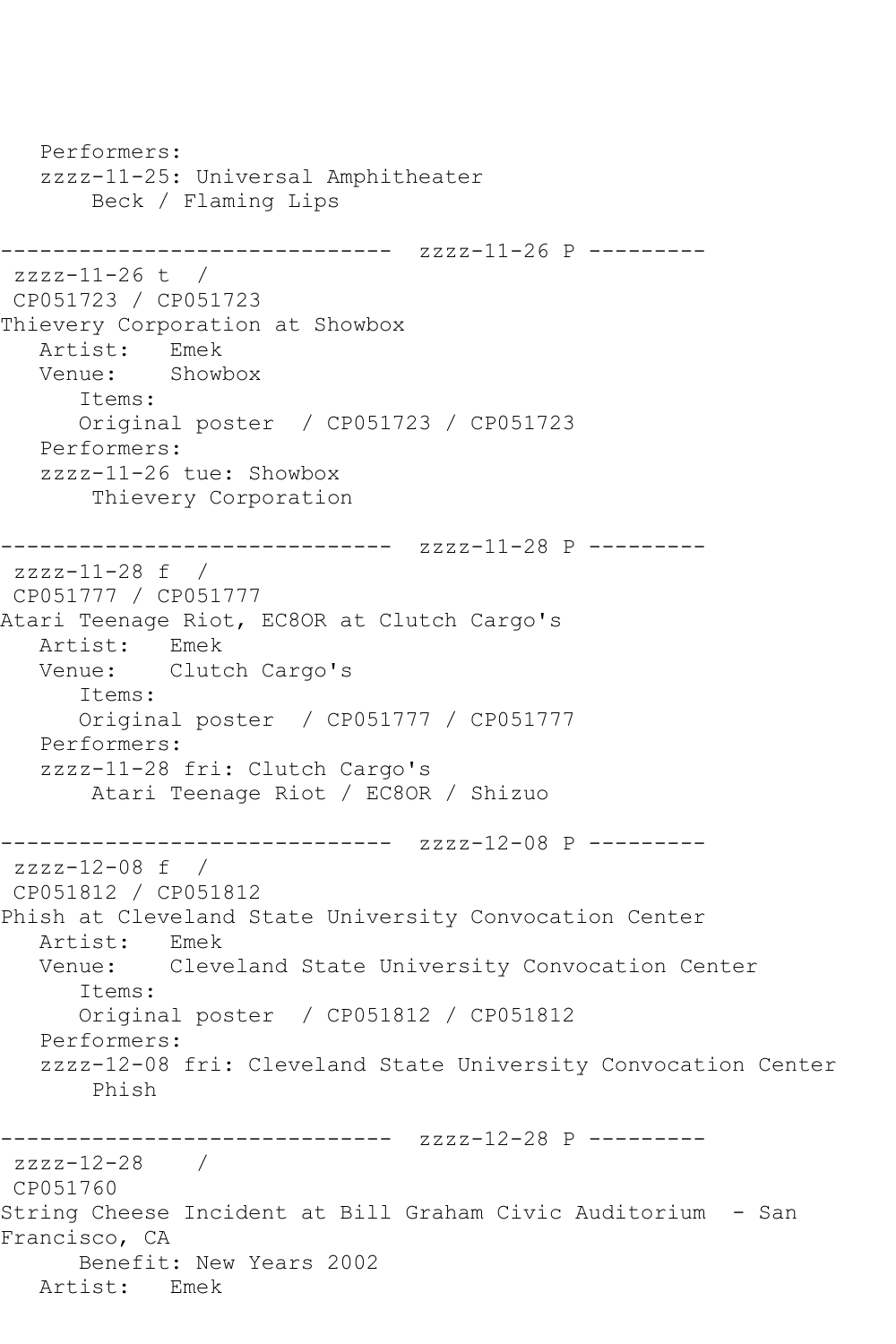```
 Venue: Bill Graham Civic Auditorium
      Items:
      Original poster / CP051760 / CP051760
   Performers:
   zzzz-12-28 zzzz-12-31: Bill Graham Civic Auditorium
       String Cheese Incident
------------------------------ zzzz-zz-zz P-1 ---------
zzzz-zz-zz / 
CP012873 / EM006
B.B. King
   Artist: Emek
      Items:
      Original poster Edition 1 / CP012873 / EM006
 / 
   Performers:
   zzzz-zz-zz: B.B. King
------------------------------ zzzz-zz-zz P-1 ---------
zzzz-zz-zz /
CP012886 / EM019
Emek in Berlin
   Artist: Emek
      Items:
      Original poster Edition 1 / CP012886 / EM019
   Performers:
   zzzz-zz-zz:
------------------------------ zzzz-zz-zz P-1 ---------
zzzz-zz-zz / 
CP012899 / EM032
Live
   Artist: Emek
      Items:
      Original poster Edition 1 / CP012899 / EM032
   Performers:
   zzzz-zz-zz:
------------------------------ zzzz-zz-zz P-1 ---------
zzzz-zz-zz /
CP012926 / EM059
Emek: Very First Poster
      Series: 1st
   Artist: Emek
      Items:
      Original poster Edition 1 / CP012926 / EM059
   Performers:
```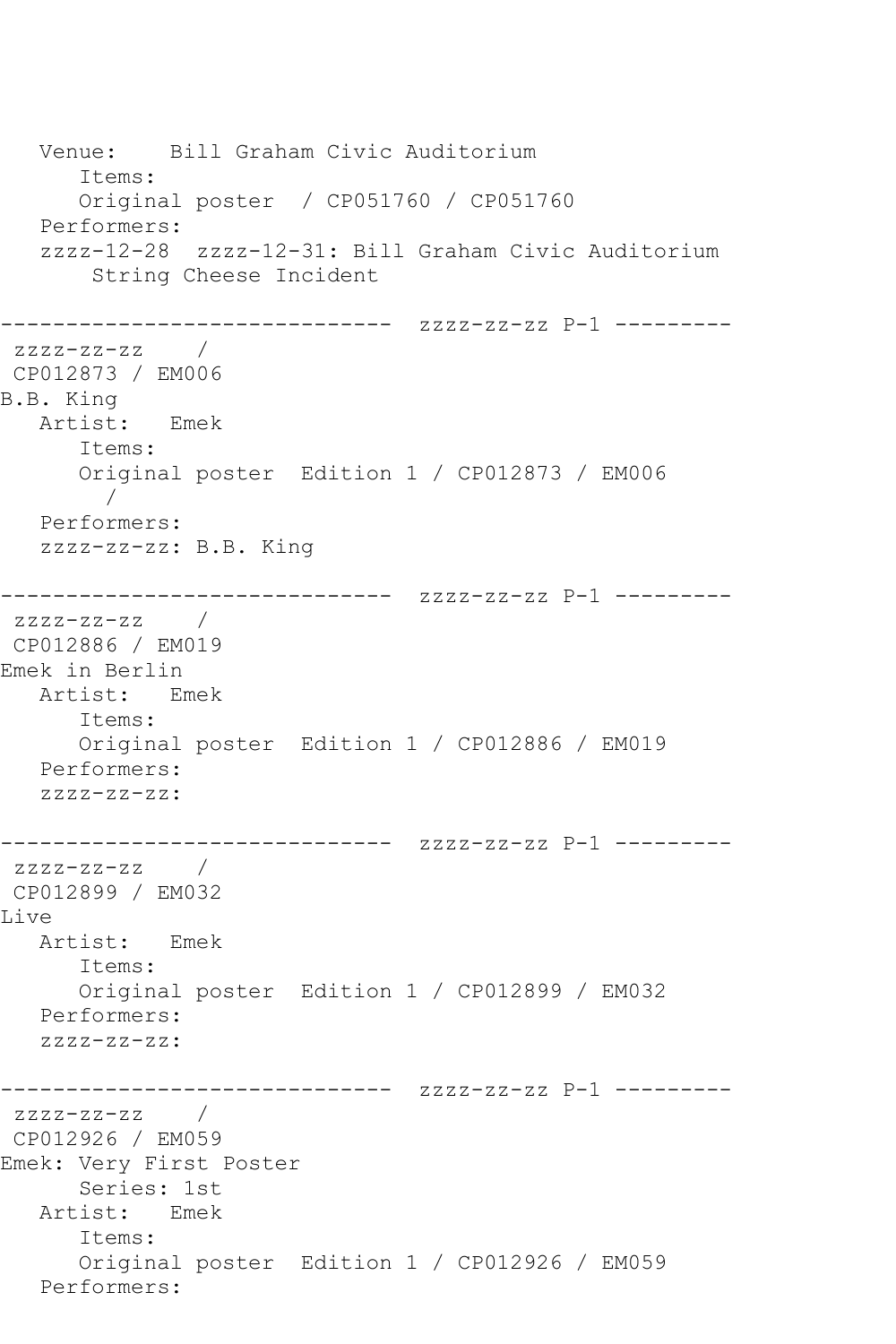zzzz-zz-zz:

```
------------------------------ zzzz-zz-zz P-1 ---------
zzzz-zz-zz / 
CP012898 / EM031
Korn, Incubus, Urge, Far
   Artist: Emek
      Items:
      Original poster Edition 1 / CP012898 / EM031
   Performers:
   zzzz-zz-zz: Korn / Incubus / Urge / Far
------------------------------ zzzz-zz-zz P-1 ---------
zzzz-zz-zz / 
CP012906 / EM039
Neil Young Mirror Ball
   Artist: Emek
      Items:
      Original poster Edition 1 / CP012906 / EM039
   Performers:
   zzzz-zz-zz: Neil Young
------------------------------ zzzz-zz-zz P-1 ---------
zzzz-zz-zz / 
CP012912 / EM045
Possum Dixon, Lifter
   Artist: Emek
      Items:
      Original poster Edition 1 / CP012912 / EM045
   Performers:
   zzzz-zz-zz: Possum Dixon / Lifter
------------------------------ zzzz-zz-zz P ---------
ZZZZ-ZZ-ZZCP051729 / CP051729
Queens of the Stone Age at Cain's Ballroom - Tulsa, OK
   Artist: Emek
   Venue: Cain's Ballroom
      Items:
      Original poster / CP051729 / CP051729
   Performers: Cain's Ballroom
       Queens of the Stone Age
------------------------------ zzzz-zz-zz P ---------
zzzz-zz-zz / 
CP051739 / CP051739
Def Tones
```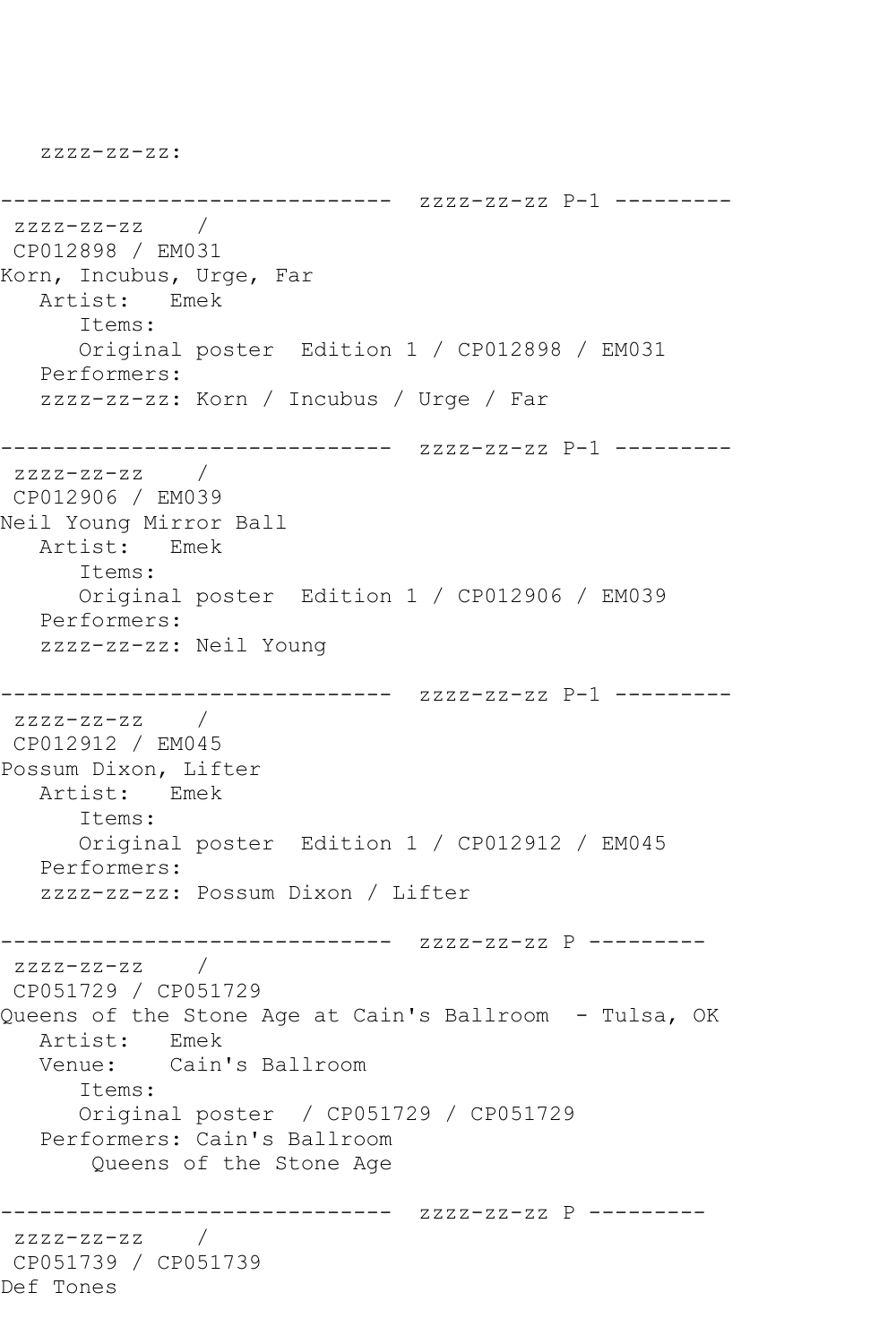Benefit: Tour 2003 Artist: Emek Items: Original poster / CP051739 / CP051739 Performers: Def Tones ------------------------------ zzzz-zz-zz P -------- zzzz-zz-zz / CP051764 / CP051764 Balzac, 67 Mission Benefit: Japan Tour 2000 Artist: Emek Items: Original poster / CP051764 / CP051764 Performers: Balzac / 67 Mission ------------------------------ zzzz-zz-zz P ---------  $ZZZ-ZZ-ZZ$ CP051766 / CP051766 Goldfinger Benefit: Magical Mystery Meat Tour 1996 Artist: Emek Items: Original poster / CP051766 / CP051766 Performers: Goldfinger ------------------------------ zzzz-zz-zz P -------- zzzz-zz-zz / CP051767 / CP051767 Horde Festival 1995 Artist: Emek Items: Original poster / CP051767 / CP051767 Performers: Black Crowes / Blues Traveler / Ziggy Marley / Dionne Farris / Morphine / God Street Wine / Taj Mahal / Joan Osborne / Dave Matthews band / G. Love and Special Sauce / Wilco / Mother Hips / Fiji Mariners ------------------------------ zzzz-zz-zz P -------- zzzz-zz-zz / CP051768 / CP051768 Goldfinger, Reel Big Fish Benefit: Magical Mystery Meat Tour Artist: Emek Items: Original poster / CP051768 / CP051768 Performers: Goldfinger / Reel Big Fish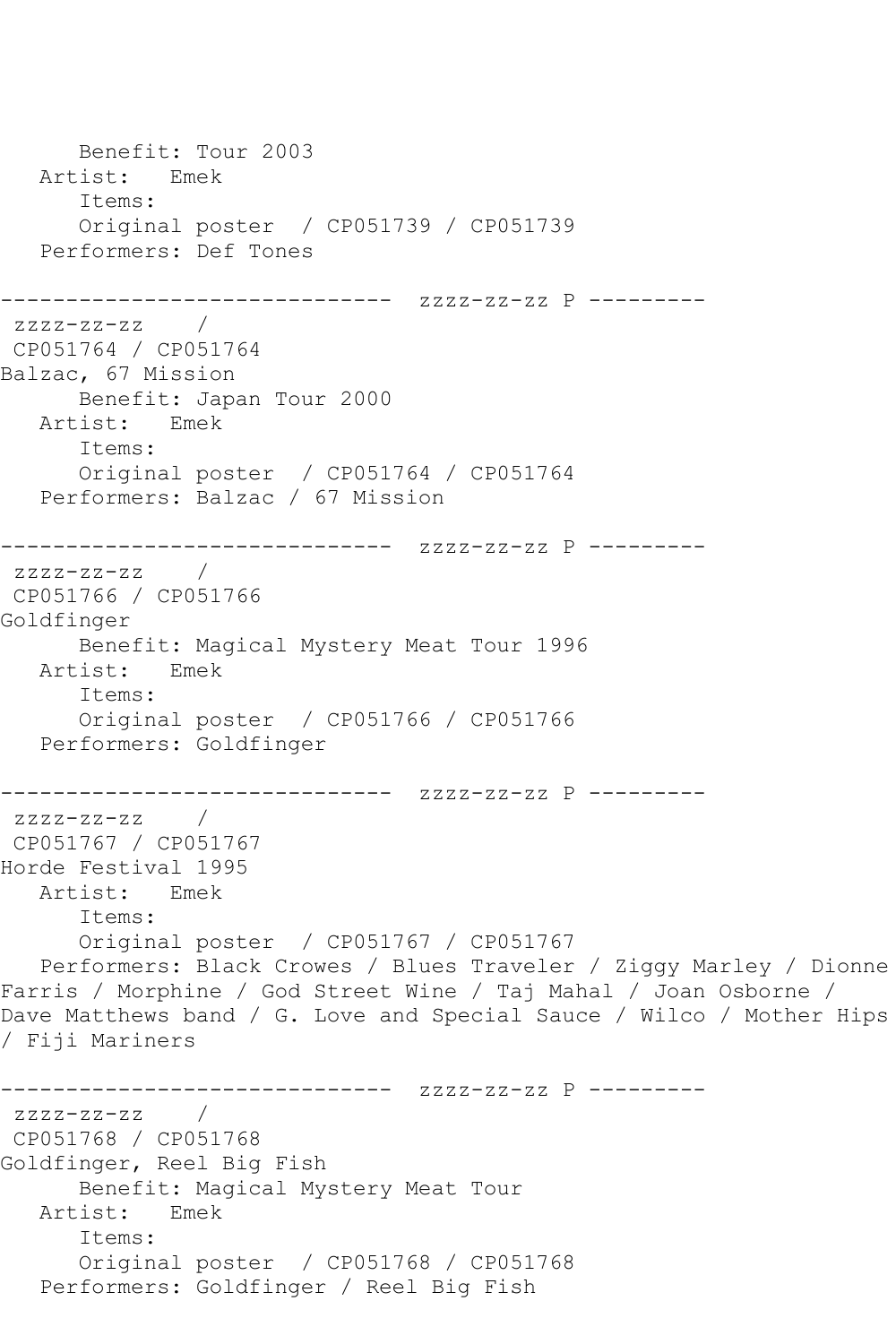------------------------------ zzzz-zz-zz P -------- zzzz-zz-zz / CP051770 / CP051770 POD, Youth of the Nation Benefit: World Tour 2001 / 2002 Artist: Emek Items: Original poster / CP051770 / CP051770 Performers: POD / Youth of the Nation ------------------------------ zzzz-zz-zz P -------- zzzz-zz-zz / CP051771 / CP051771 Die Arzte Benefit: Deutschland Tour Artist: Emek Items: Original poster / CP051771 / CP051771 Performers: Die Arzte ------------------------------ zzzz-zz-zz P -------- zzzz-zz-zz / CP051776 / CP051776 Allman Brothers Band at Red Rocks Amphitheater Artist: Emek Venue: Red Rocks Amphitheater, Denver Items: Original poster / CP051776 / CP051776 Performers: Red Rocks Amphitheater, Denver Allman Brothers ------------------------------ zzzz-zz-zz P ---------  $ZZZ-ZZ-ZZ$ CP051788 / CP051788 Dinosaur Jr. Artist: Emek Items: Original poster / CP051788 / CP051788 Performers: Dinosaur Jr. ------------------------------ zzzz-zz-zz P -------- zzzz-zz-zz / CP051810 / CP051810 Offspring, Americana Benefit: On Tour Artist: Emek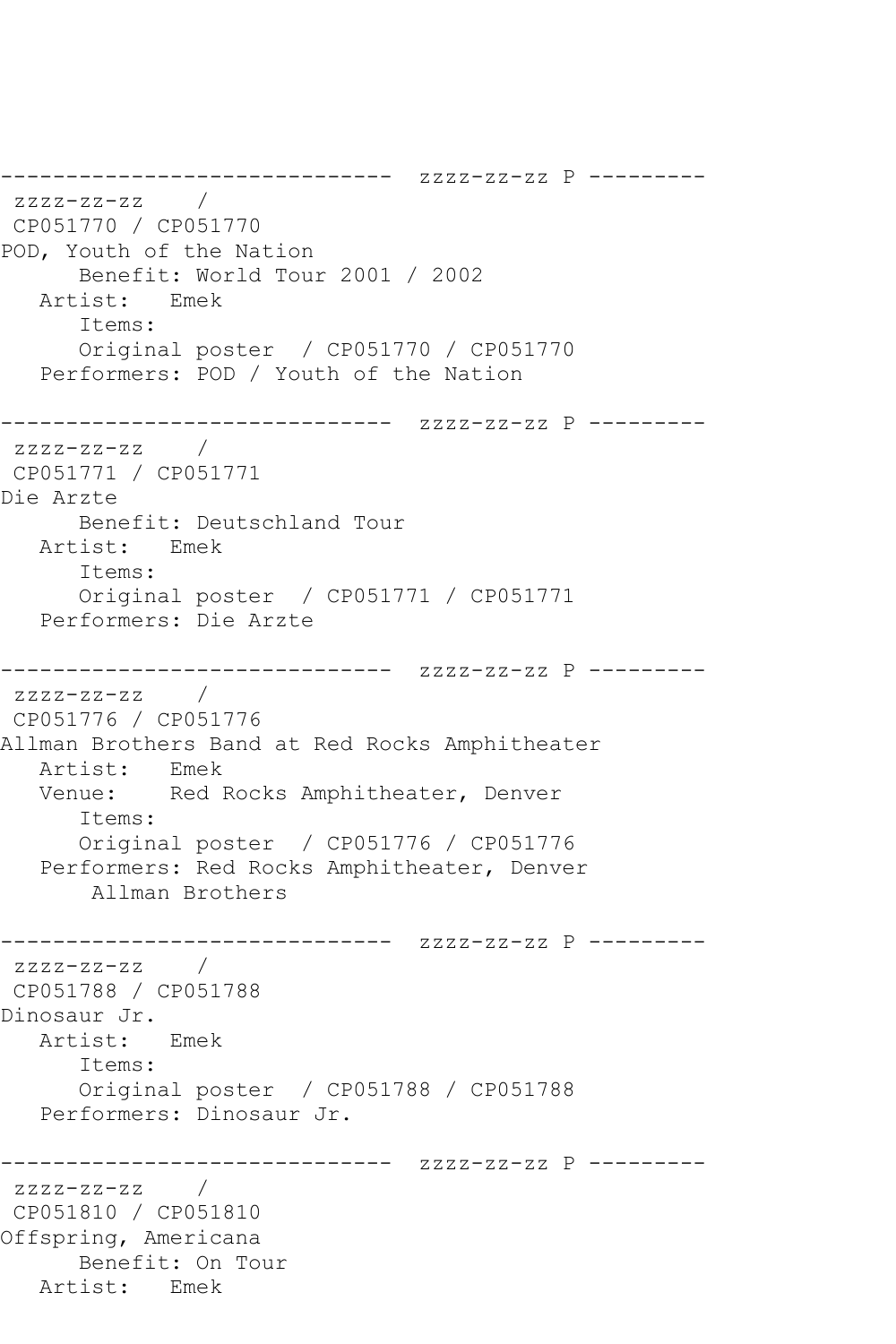Items: Original poster / CP051810 / CP051810 Performers: Offspring / Americana ------------------------------ zzzz-zz-zz P -------- zzzz-zz-zz / CP051821 / CP051821 Spoken Word Tour 2001 Benefit: PhD in Bullshit Artist: Emek Items: Original poster / CP051821 / CP051821 Performers: Henry Rollins ------------------------------ zzzz-zz-zz P -------- zzzz-zz-zz / CP051828 / CP051828 Widespread Panic Benefit: New Year's Eve Artist: Emek Items: Original poster / CP051828 / CP051828 Performers: Widespread Panic ------------------------------ zzzz-zz-zz P --------  $zzzz-zz-zz$  / CP051829 / CP051829 ADZ Benefit: Piper at the Gates of Downey / World Tour Artist: Emek Items: Original poster / CP051829 / CP051829 Performers: ADZ ------------------------------ zzzz-zz-zz P -------- zzzz-zz-zz / CP051830 / CP051830 Mixmaster Mike, Terrorwrist Benefit: Terrorwrist Tour Artist: Emek Items: Original poster / CP051830 / CP051830 Performers: Mixmaster Mike / Terrorwrist ------------------------------ zzzz-zz-zz P -------- zzzz-zz-zz / CP051832 / CP051832